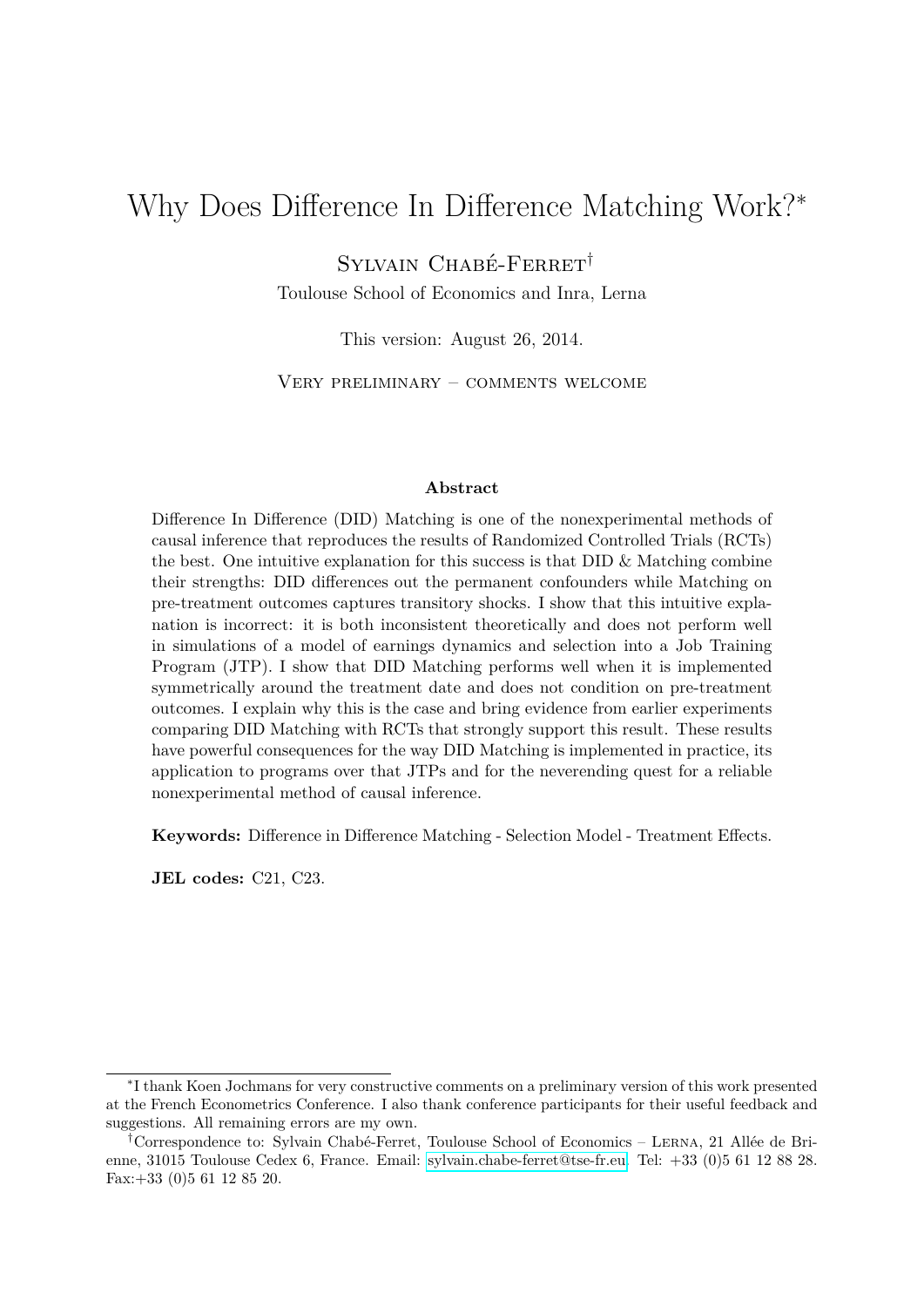## **1 Introduction**

Developing reliable methods for causal inference is crucial for testing scientific theories and evaluating the effect of public or private interventions. The main difficulty with causal inference is to tell causation from correlation, the causal effect from selection bias. Selection bias occurs because there exist confounding factors that simultaneously determine the outcomes of interest and who receives the intervention. Randomization corrects for selection bias by allocating the intervention independently of the confounders. Unfortunately, randomization is not without its problems (ethical and political limits to feasibility, randomization bias). As early as [Yule](#page-18-0) [\(1899\)](#page-18-0), economists and statisticians seek to develop methods disentangling the effect of an intervention from that of confounding factors without resorting to randomization. Since [LaLonde](#page-18-1) [\(1986\)](#page-18-1), these methods have been subjected to tests comparing their results with an experimental benchmark. The most robust method to survive these tests is the combination of Difference In Difference with conditioning on observed covariates [\(Heckman, Ichimura, Smith, and Todd, 1998;](#page-17-0) [Smith and Todd, 2005\)](#page-18-2).<sup>[1](#page-1-0)</sup>

Most of the evidence that we have on the performance of DID Matching is limited to one application though: the effect of Job Training Programs (JTPs) on earnings. We do not really know why DID Matching performs so well in these experiments, what is the precise way to implement it that yields the best results and whether such nice behavior can be expected in other applications as well. Intuitively, one would expect that DID and Matching combine their strengths: DID gets rid of permanent confounders while Matching capture selection due to transitory shocks. This is especially relevant in the case of JTPs: it has been widely documented that participants in a Job Training Program (JTP) have permanently lower earnings but also experience a transitory decrease in earnings before entering the program (see [Heckman, LaLonde, and Smith](#page-17-1) [\(1999\)](#page-17-1) for a survey).

In this paper, I show that this intuitive explanation for the good performance of DID Matching is inconsistent theoretically. In a model where selection bias is a combination

<span id="page-1-0"></span><sup>&</sup>lt;sup>1</sup>When conditioning is performed nonparametrically, this method has been coined DID Matching [\(Blundell and Costa Dias, 2000\)](#page-17-2) or semiparametric DID [\(Abadie, 2005\)](#page-17-3). When conditioning is performed using a parametric model, this approach has been coined quasi-DID [\(LaLonde, 1986\)](#page-18-1).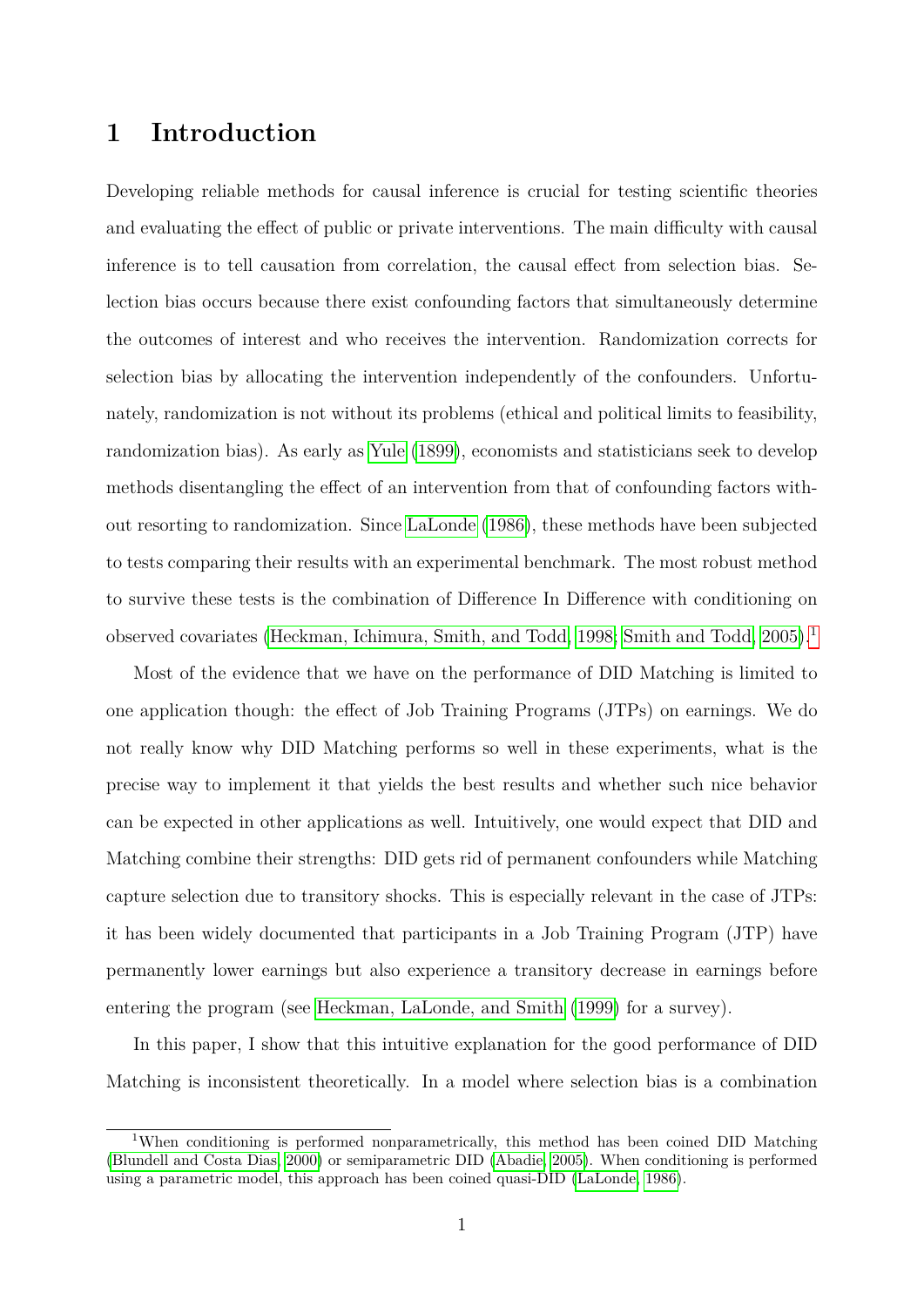of a permanent fixed effect with transitory shocks, combining DID with conditioning on pre-treatment outcomes is either irrelevant or inconsistent. It is irrelevant because it is only consistent when simple Matching is also consistent. Worse, combining DID with conditioning on pre-treatment outcomes generates bias when DID is consistent. An important case in point is when selection bias forms and dissipates at the same pace and applying DID symmetrically around the treatment date is consistent (Chabé-Ferret, 2014). Conditioning on pre-treatment outcomes breaks the symmetry of the dip and thus generates bias.

Results of Monte Carlo simulations of a model of earnings dynamics and self-selection in a JTP parameterized with realistic parameter values show that the bias generated by conditioning on pre-treatment outcomes can be sizable and that Symmetric DID still dominates DID Matching even when both are inconsistent. Taking a closer look at the papers comparing DID Matching with an experimental benchmark, I find that their positive results stem from the application of DID symmetrically around the treatment date rather than from the combination of DID with conditioning on pre-treatment outcomes. In these papers, conditioning on pre-treatment outcomes actually worsens the performances of Symmetric DID.

Together with those of [Chabé-Ferret](#page-17-4) [\(2014\)](#page-17-4), these results push toward the use of Symmetric DID instead of combining DID with conditioning on pre-treatment outcomes in cases where we suspect selection on transitory shocks and on a permanent fixed effect. These results are not a rebuttal of DID Matching per se, but only of the combination of DID with Matching on pre-treatment outcomes. Actually, it is the combination of Symmetric DID with Matching on covariates that are constant over time that performs best at reproducing experimental results. Indeed, nonparametrically conditioning on covariates allows to capture differential time trends among participants and non participants. This paper shows that this intuition suffers from a very important exception: it is not possible to capture differential trends due to pre-treatment outcomes and at the same time to difference out unobserved fixed effects. In the course of the paper, I derive necessary and sufficient conditions for Matching and DID to be consistent. These results are of separate interest. Matching is consistent if and only if selection is due to transitory shocks.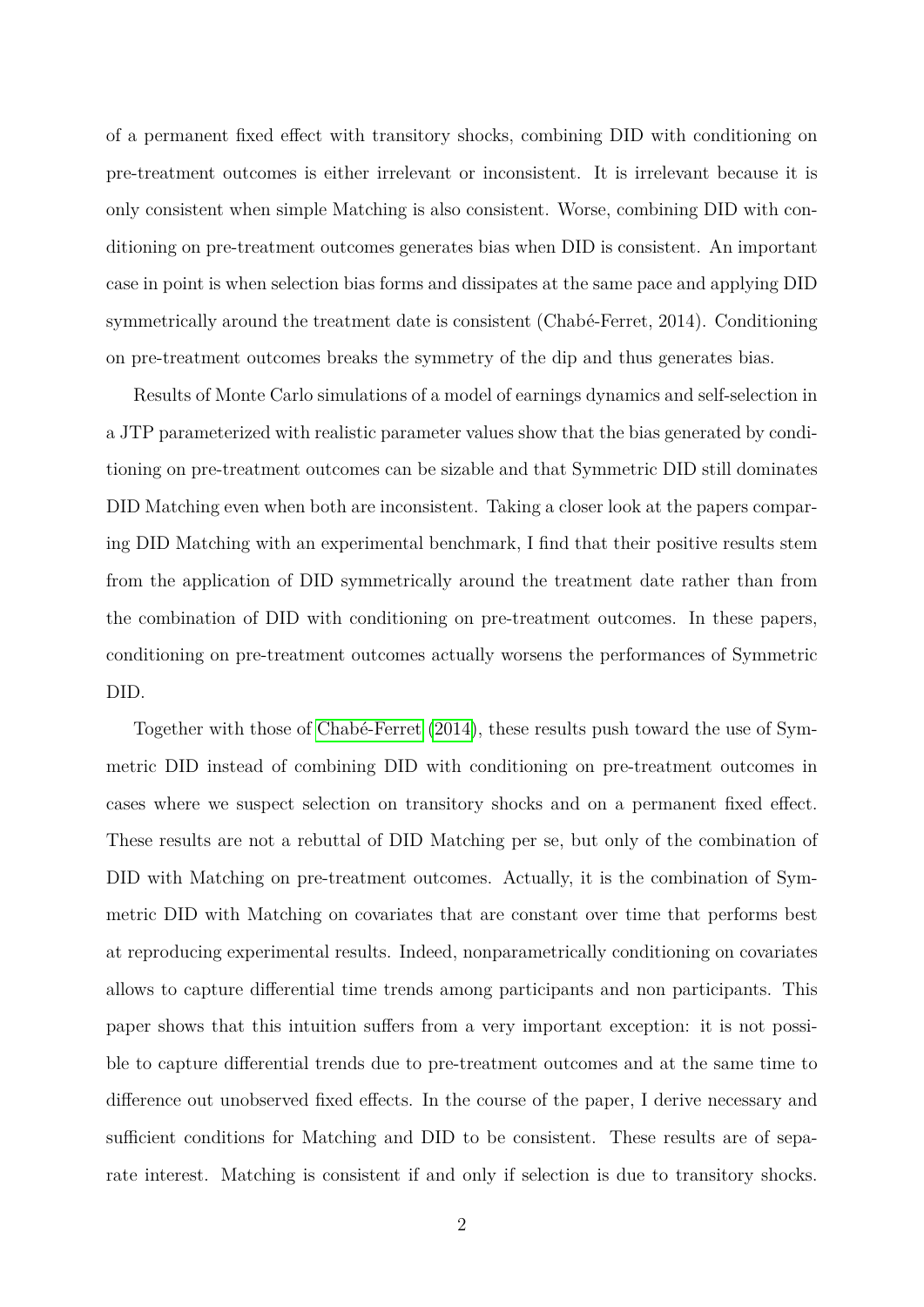Matching on pre-treatment outcomes thus does not correct for selection on a permanent unobserved fixed effect. DID is consistent if and only if selection is due to a fixed effect.

### **Related literature**

The approach of using a model of outcome dynamics and selection in a program to study the properties of nonexperimental estimators is rooted in an ancient literature. [Ashenfelter](#page-17-5) [\(1978\)](#page-17-5) formalizes the evaluation problem as a combination of selection on a fixed effect and on transitory shocks. [Heckman](#page-17-6) [\(1978\)](#page-17-6), [Heckman and Robb](#page-18-3) [\(1985\)](#page-18-3) and [Ashenfelter](#page-17-7) [and Card](#page-17-7) [\(1985\)](#page-17-7) combine the selection equation with the outcome dynamics equation and introduces Symmetric Differencing. [Bassi](#page-17-8) [\(1984\)](#page-17-8) acknowledges that combining differencing with conditioning on pre-treatment changes in outcomes suffers from [Nickell](#page-18-4) [\(1981\)](#page-18-4)'s problem: pre-treatment earnings are correlated with transitory shocks. [LaLonde](#page-18-1) [\(1986\)](#page-18-1) introduces the quasi-differencing approach combining differencing with conditioning on pre-treatment outcomes. DID Matching was introduced by [Heckman, Ichimura, and Todd](#page-17-9) [\(1997\)](#page-17-9) and [Heckman, Ichimura, Smith, and Todd](#page-17-0) [\(1998\)](#page-17-0). Chabé-Ferret (2014) compares Matching, DID and Symmetric DID when only one observation of pre-treatment outcomes is available.

This paper is structured as follows: Section [2](#page-4-0) formally introduces the setting, the estimators and their bias; Section [3](#page-7-0) presents the sufficient conditions for the consistency of Matching, DID and DID Matching; Section [4](#page-12-0) presents the results of simulations of a model of earnings dynamics and selection in a JTP calibrated with realistic parameter values; Section [5](#page-13-0) presents evidence from comparison of JTPs with an experimental benchmark confirming that combining DID with conditioning on pre-treatment outcomes does less well than Symmetric DID at reproducing the results of RCTs.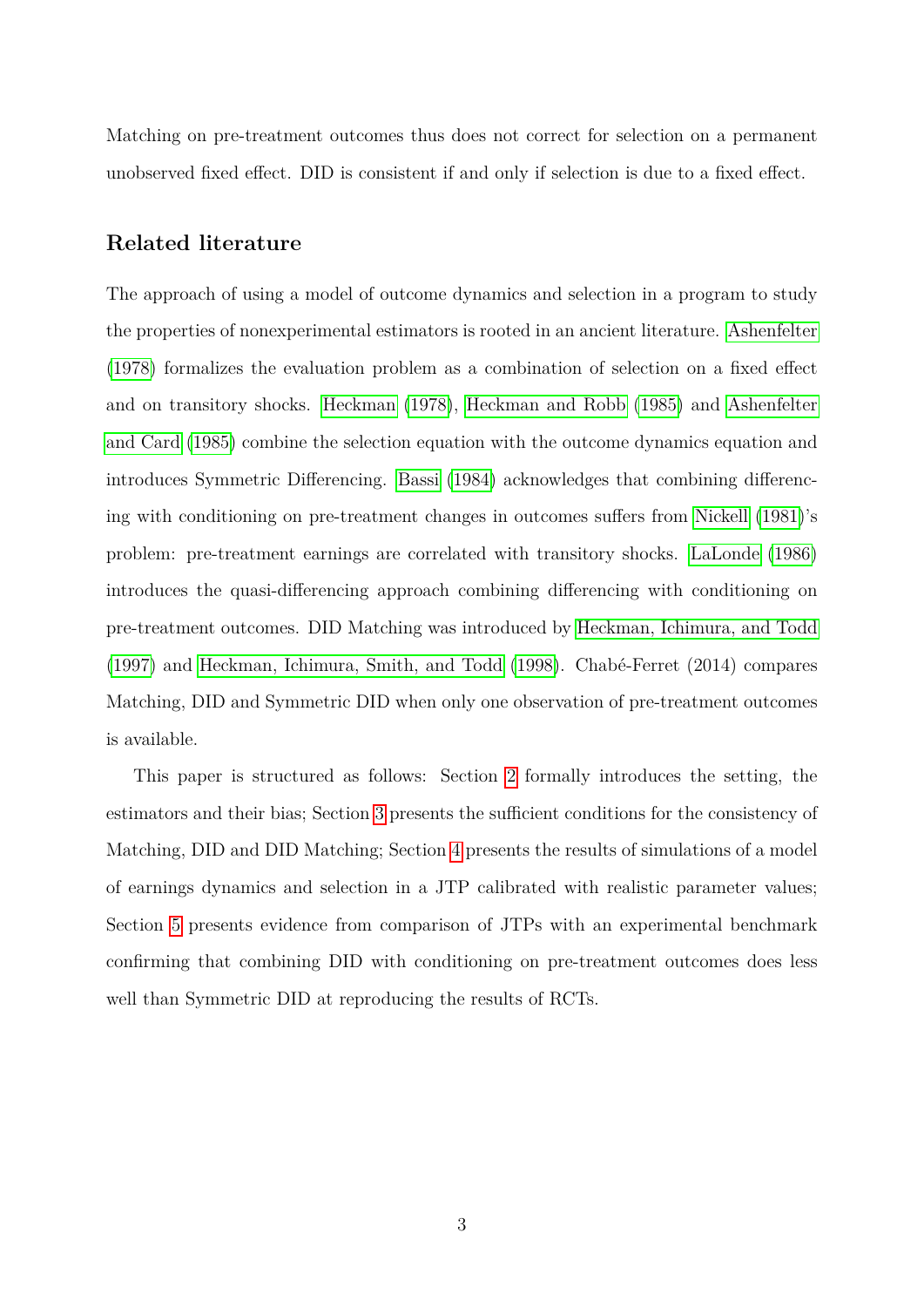## <span id="page-4-0"></span>**2 The model, the estimators and their bias**

### **The model**

I use a simple selection model exhibiting selection both on a fixed effect and on transitory shocks. The outcomes in the absence of the treatment depend on time and individual fixed effects and on transitory shocks (Equation [\(1a\)](#page-4-1)). Transitory shocks are persistent: they follow an AR(1) process with  $|\rho| < 1$  (Equation [\(1b\)](#page-4-2)).

<span id="page-4-4"></span><span id="page-4-3"></span><span id="page-4-2"></span><span id="page-4-1"></span>
$$
Y_{i,t}^0 = \delta_t + \mu_i + U_{it} \tag{1a}
$$

with 
$$
U_{i,t} = \rho U_{i,t-1} + v_{i,t}
$$
 (1b)

$$
D_{i,k} = \mathbb{1}[t \ge k] \mathbb{1}[\underbrace{\theta_i + \gamma Y_{i,k-1}^0}_{D_{i,k}^*} \ge 0].
$$
\n(1c)

Treatment is offered at period *k*. Selection into the program depends on an individual fixed effect  $\theta_i$  and on outcomes at date  $k-1$  (Equation [\(1c\)](#page-4-3)). The two critical parameters for selection are  $\gamma$  and  $\rho_{\theta,\mu}$  (the correlation of the fixed effect  $\mu_i$  with the unobserved shifter of participation  $\theta_i$ ). When  $\gamma = 0$ , selection is due to the fixed effect only. When  $\rho_{\theta,\mu} = 0$ , selection is on the observed pre-treatment outcome  $Y_{i,k-1}^0$  only. The key question that this paper answers is whether combining DID with conditioning on  $Y_{i,k-1}^0$  corrects for selection bias when both  $\gamma$  and  $\rho_{\theta,\mu}$  are different from zero.

In order to focus the burden of selection bias on these two key parameters, I make the following assumptions:  $\rho \neq 0$ ,  $\sigma^2 > 0$ ,  $\sigma_{U_0}^2 > 0$ ,  $\sigma_{\mu}^2 > 0$ ,  $\sigma_{\theta}^2 > 0$ .  $v_{i,t}$  are *i.i.d.* mean-zero shocks with finite variance  $\sigma^2$  and  $U_{i,0}$  is a mean-zero shock with variance  $\sigma_{U_0}^2$ .  $v_{i,t} \perp\!\!\!\perp (\mu_i, \theta_i), \forall t$  and  $U_{i,0} \perp\!\!\!\perp (\mu_i, \theta_i, v_{i,t}), \forall t$ . I assume normally distributed error terms all along.

#### **Examples**

Although admittedly very simple, the model described by equation [\(1\)](#page-4-4) has several virtues. First, it encapsulates in the simplest possible setting the problem that DID Matching is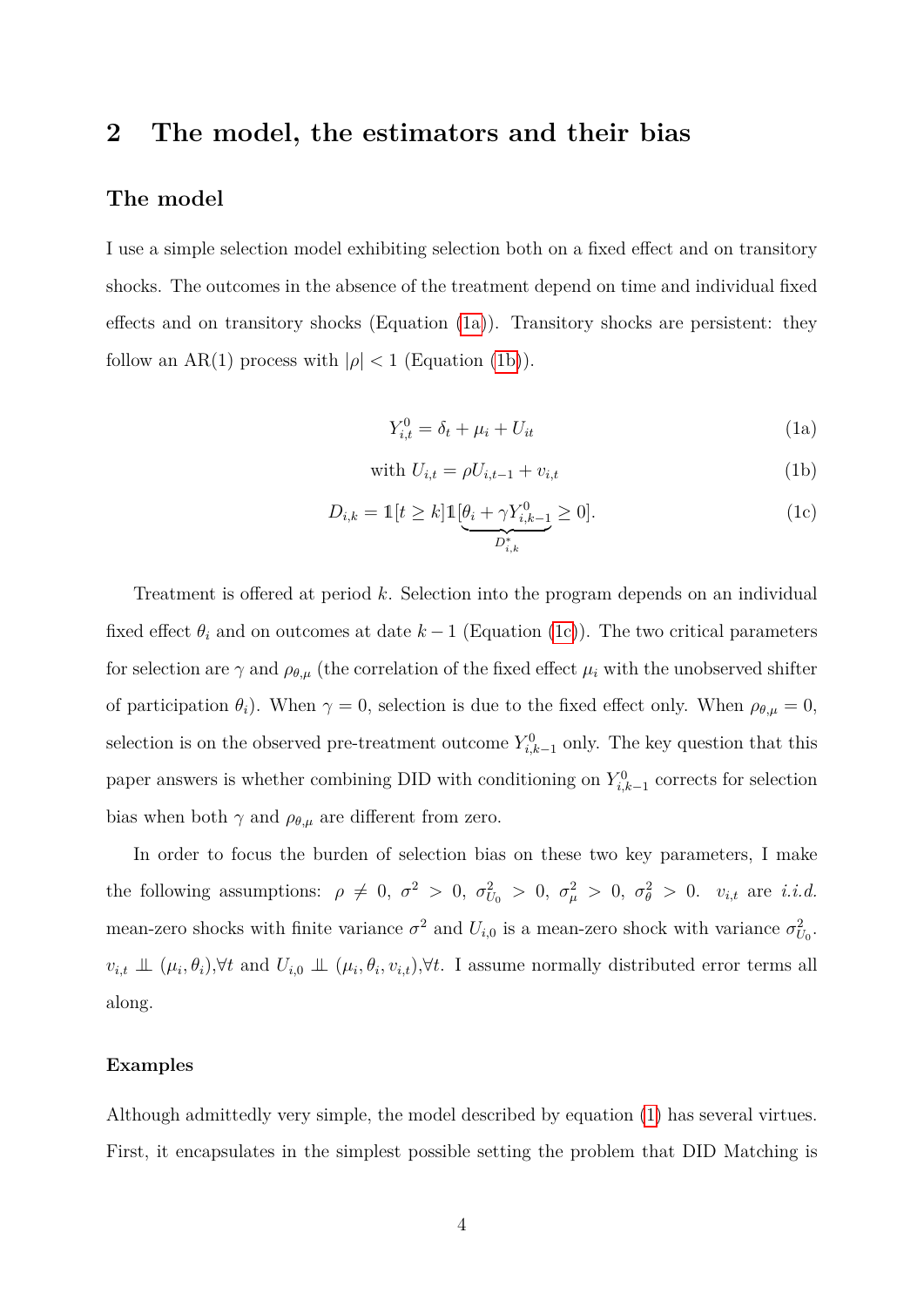trying to solve: selection on a fixed effect and on transitory shocks. Second, it accounts for various types of realistic selection processes: namely self-selection in a Job Training Program (JTP) and a cutoff eligibility rule.

**Self selection** Assuming no idiosyncratic trend, no MA terms and limited information, setting  $\gamma = -\rho$  and  $\theta_i = \frac{\alpha_i}{r} - c_i$ , the model of entry into a JTP studied in Chabé-Ferret (2014) simplifies to the model described by equation [\(1\)](#page-4-4).

**Eligibility rules** As argued in Chabé-Ferret (2014), a program allocated when a running variable falls below some eligibility threshold can also be described by equation [\(1c\)](#page-4-3). In that case,  $\gamma = -1$  and  $\theta_i$  accounts for measurement error in the variable determining eligibility.

### **The estimators and their bias**

The parameter of interest is the average effect of the treatment on the treated (ATT)  $\tau$  periods after the treatment date. I consider three estimators of the ATT: Matching, DID and DID Matching (DIDM). I only study asymptotic bias, and therefore focus on population formulae.

<span id="page-5-2"></span><span id="page-5-1"></span><span id="page-5-0"></span>
$$
B(M_{k,\tau,1}) = \mathbb{E}[\mathbb{E}[Y_{i,k+\tau}^0 | D_{i,k} = 1, Y_{i,k-1}^0] - \mathbb{E}[Y_{i,k+\tau}^0 | D_{i,k} = 0, Y_{i,k-1}^0] | D_{i,k} = 1] \tag{2a}
$$

$$
B(DID_{k,\tau,\tau'}) = \mathbb{E}[Y_{i,k+\tau}^0 - Y_{i,k-\tau'}^0 | D_{i,k} = 1] - \mathbb{E}[Y_{i,k+\tau}^0 - Y_{i,k-\tau'}^0 | D_{i,k} = 0]
$$
(2b)

$$
B(DIDM_{k,\tau,1,\tau'}) = \mathbb{E}\left[\mathbb{E}[Y_{i,k+\tau}^0 - Y_{i,k-\tau'}^0 | D_{i,k} = 1, Y_{i,k-1}^0] - \mathbb{E}[Y_{i,k+\tau}^0 - Y_{i,k-\tau'}^0 | D_{i,k} = 0, Y_{i,k-1}^0] | D_{i,k} = 1\right].
$$
\n(2c)

The Matching estimator compares the expected outcomes of the treated *τ* periods after the treatment to those of the untreated conditional on  $Y_{i,k-1}^0$ .  $Y_{i,k-1}^0$  is the last pre-treatment outcome observed before the treatment is taken and intuitively the one containing the most relevant information for selection. Following Chabé-Ferret (2014), the bias of Matching is the expected difference in potential outcomes in the absence of the treatment between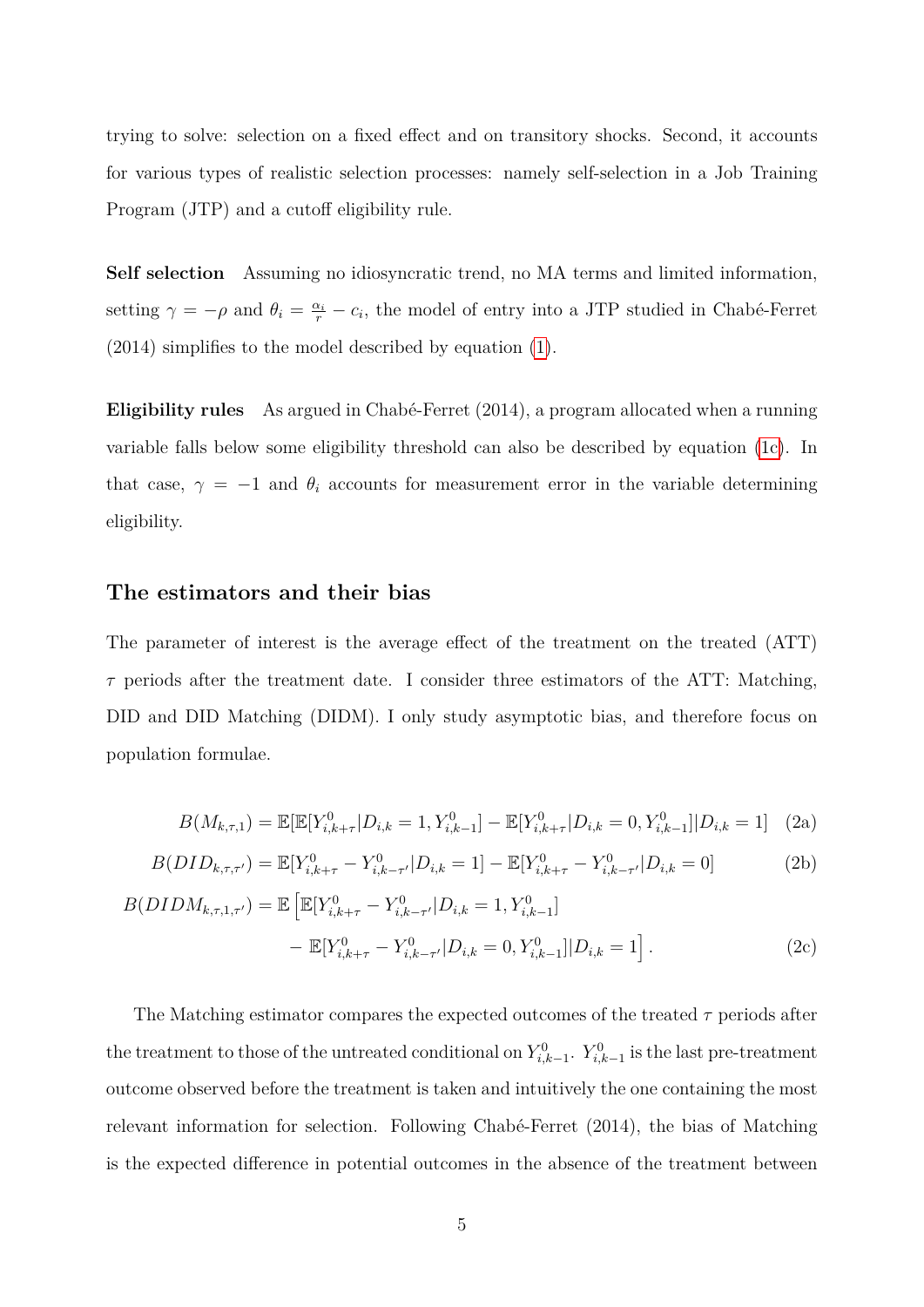participants and non participants, conditional on  $Y_{i,k-1}^0$ , integrated over the distribution of  $Y_{i,k-1}^0$  conditional on  $D_{i,k} = 1$  (Equation [\(2a\)](#page-5-0)).

The DID estimator compares the post-treatment difference in outcomes to the difference that existed some  $\tau'$  periods before the treatment. Following Chabé-Ferret (2014), the bias of DID is equal to the change over time in the difference in potential outcomes between participants and non participants in the absence of the program (Equation [\(2b\)](#page-5-1)).

The DIDM estimator compares the evolution in the differences in outcomes before and after the program after conditioning on  $Y_{i,k-1}^0$ . The bias of DIDM is equal to the change over time in the difference in potential outcomes between participants and non participants in the absence of the program conditional on  $Y_{i,k-1}^0$ , integrated over the distribution of  $Y_{i,k-1}^0$ conditional on  $D_{i,k} = 1$  (Equation [\(2c\)](#page-5-2)).

### **Consistency**

As I want to state general results on the model parameters for each of the estimators to be consistent, I have to define the sets of periods  $k, \tau$  and  $\tau'$  for which I want the biases of the various estimators to cancel. The usual practice is to use the estimators without restricting their validity to any particular subset of the possible treatment dates (*k*) or lag between treatment and observation of outcomes  $(\tau)$ . Thus, I will define consistency in this model as requiring that the estimators are valid for all  $k > 0$  and for all  $\tau \geq 0$ . This requirement mainly serves to weed out special cases in which the estimators are consistent for a peculiar combinations of dates. Similarly, for DID and DIDM, I define consistency as the fact that the bias of the estimator is zero regardless of the pre-treatment period  $k - \tau'$ used to construct the estimator. This reflects the common practice of DID, to the best of my knowledge.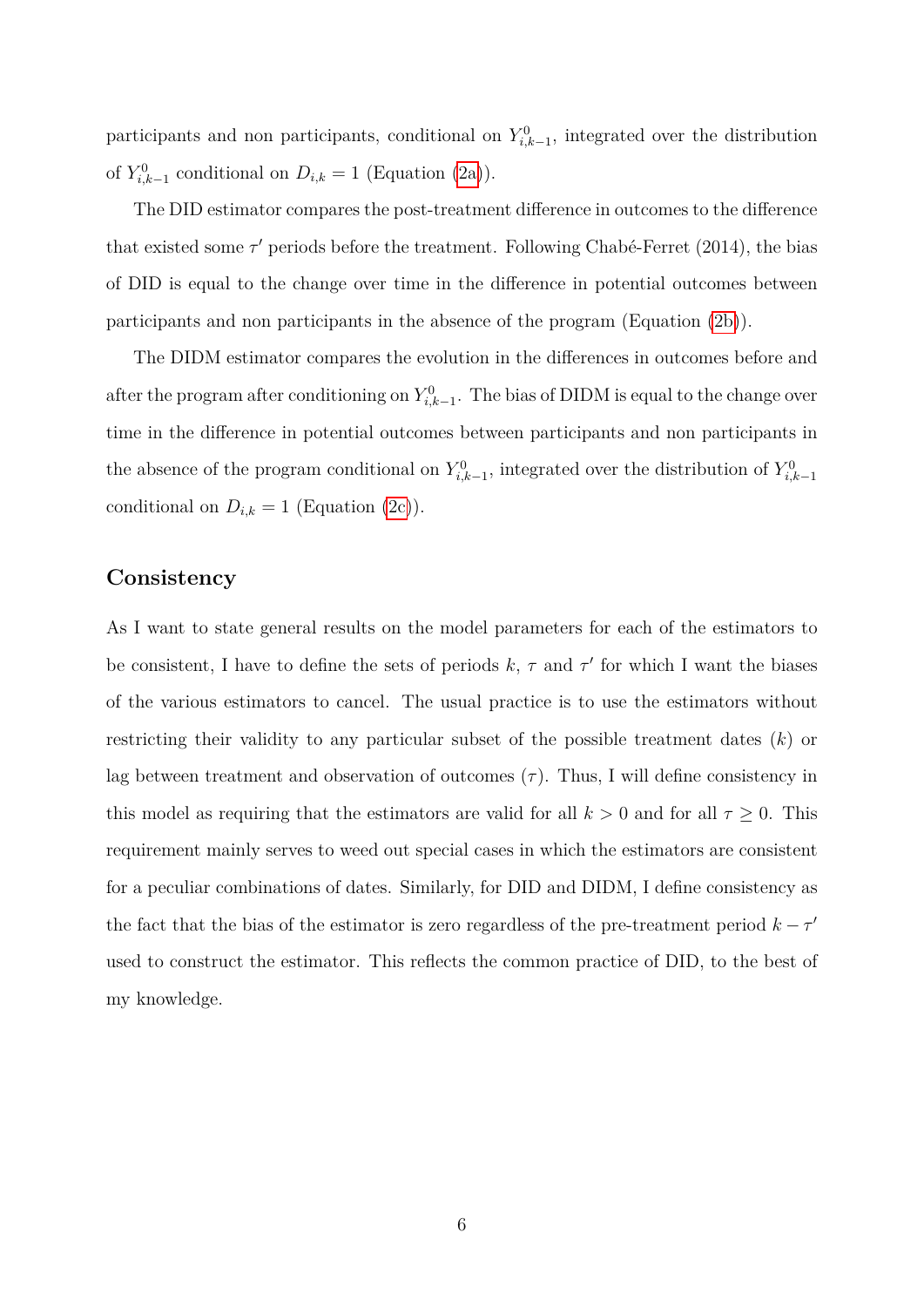## <span id="page-7-0"></span>**3 Theoretical results**

#### **DID conditioning on pre-treatment outcomes is irrelevant**

<span id="page-7-1"></span>**Theorem 1** *The three following statements are equivalent:*

- *(i)*  $\forall k > 0, \forall \tau \geq 0, \forall \tau' > 0, B(DIDM_{k,\tau,1,\tau'}) = 0$
- *(ii)*  $\forall k > 0, \forall \tau \geq 0, B(M_{k, \tau, 1}) = 0$
- *(iii)*  $\rho_{\theta,\mu} = 0$ .

Theorem [1](#page-7-1) shows that combining DID with Matching on pre-treatment outcomes is consistent if and only if Matching also is. Thus DID Matching does not bring any additional identifying power on top of Matching. Moreover, Theorem [1](#page-7-1) also shows that Matching and DID Matching are consistent if and only if selection is on observed transitory shocks only. Thus, both these methods are inconsistent when selection is due to a fixed effect only, or when it is a combination of a fixed effect with a transitory shock. As a consequence, combining DID with Matching on pre-treatment outcomes is not the silver bullet we would hope it is: it does not combine the strengths of its forefathers, but only inherits the virtues of Matching.

Figure [1](#page-8-0) illustrates these results. It shows the the expected value of the outcomes in the absence of the treatment around the treatment date for the participants (circles), the non participants (crosses) and the matched non participants (triangles), *i.e.* the non participants with the same distribution of  $Y_{i,k-1}^0$  as the participants. The difference between participants and non participants measures selection bias. The difference between participants and non participants measures the bias of Matching. The difference between the bias of Matching before and after the treatment date measures the bias of DID Matching.

In Figure [1\(a\),](#page-8-1) selection is on transitory shocks only  $(\rho_{\theta,\mu} = 0)$ . As expected from Theorem [1,](#page-7-1) Matching is consistent since participants and matched non participants are aligned at every period after the treatment date: the matched non participants perfectly proxy the counterfactual outcomes of the participants. DID Matching does not generate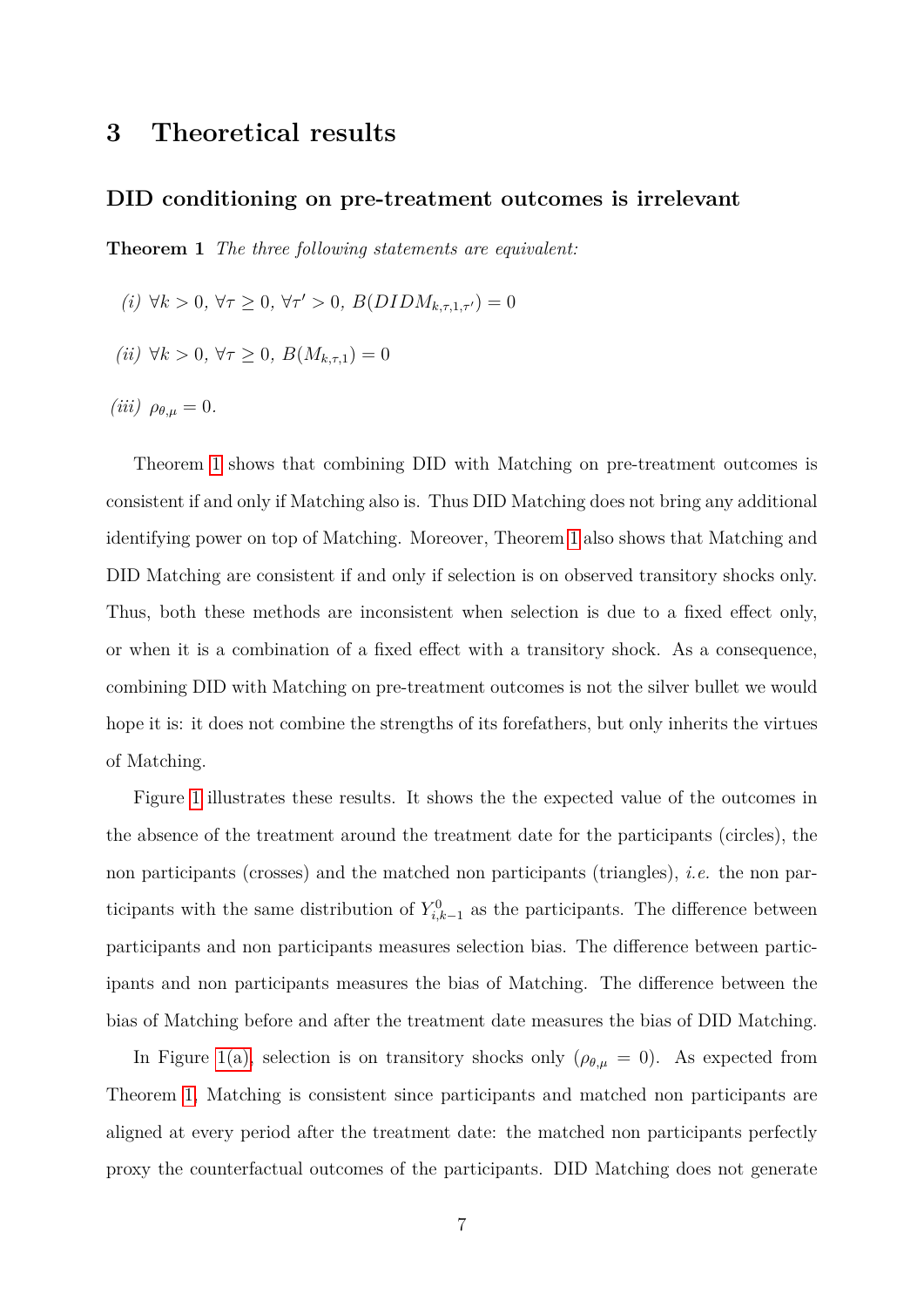<span id="page-8-1"></span><span id="page-8-0"></span>Figure 1 - DID Matching conditioning on pre-treatment outcomes is either irrelevant or inconsistent Figure 1 – DID Matching conditioning on pre-treatment outcomes is either irrelevant or inconsistent



<span id="page-8-2"></span>Note: this figure plots the average potential outcomes in the absence of the treatment for three groups: participants (◦) (I  $\mathbb{E}[Y_{i,k}^0$ +*τ*  $|D_{i,k}^{\iota}=1]$ ), non participants  $\frac{1}{x}$  $\mathbb{E}[Y_{i,k}^0$ +*τ*  $|D^i_{i,k} = 0|$ ) and matched non participants (2) 4), *i.e.* non participants that have the same potential outcomes at period *k* − 1 as the participants  $(\mathbb{E}[\mathbb{E}[Y]^0_{i,k})$ +*τ*  $D_{i,k}^{\prime} = 0, X_i, Y_{i,k-1} | D_{i,k}^{\prime} = 1]$ . In panel [\(a\),](#page-8-1) selection is due to the transitory shocks only. In panel [\(b\),](#page-8-2) selection is due to the fixed effect and transitory shocks.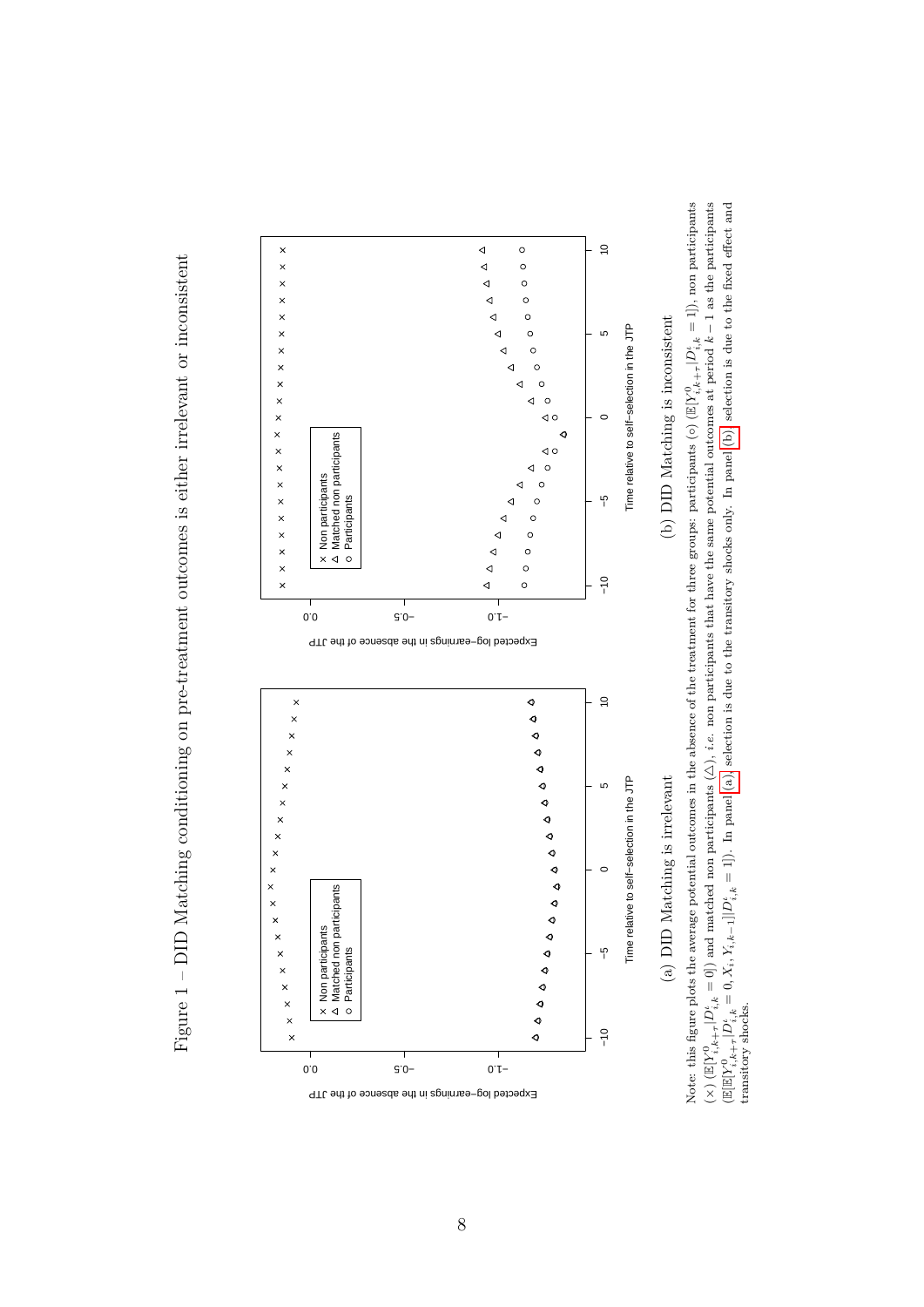bias when Matching is consistent since pre-treatment outcomes are also aligned, despite the fact that they have not been explicitly conditioned on. This is because  $Y_{i,k-1}^0$  is a sufficient statistics for selection in that case.

In Figure [1\(b\),](#page-8-2) selection is both on the fixed effect and on transitory shocks. As expected from Theorem [1,](#page-7-1) Matching is biased, which is apparent because participants and matched non participants are not perfectly aligned after the treatment date. DID Matching is biased because the difference between participants and matched non participants varies over time: the difference between participants and matched non participants before the treatment date does not proxy for the difference that exists after.

The intuition for this result is that, conditional on  $Y_{i,k-1}^0$ , the participants and the matched non participants do not have the same distribution of fixed effects and transitory shocks. The matched non participants have larger fixed effects on average: this is the reason why they do not enter the treatment. The matched non participants have the same observed pre-treatment outcomes as the participants because they experience more negative transitory shocks before eligibility is decided. Matching is biased because once eligibility has been decided, the matched non participants start diverging from the participants to their higher long run mean. DID Matching is also biased because the history of transitory shocks that makes participants and non participants similar at *k* −1 in terms of pre-treatment outcomes generates differences before that date, and these differences vary over time, making it impossible to use them to proxy for the bias of Matching.

#### **DID conditioning on pre-treatment outcomes generates bias**

#### **When simple DID is consistent**

<span id="page-9-0"></span>The following theorem shows that DID is consistent if and only if selection is due to the fixed effect only:

**Theorem 2** *The following two statements are equivalent:*

*(i)* ∀*k* > 0*,* ∀*τ* ≥ 0*,* ∀*τ'* > 0*, B*(*DID*<sub>*k,τ*,*τ'*</sub>) = 0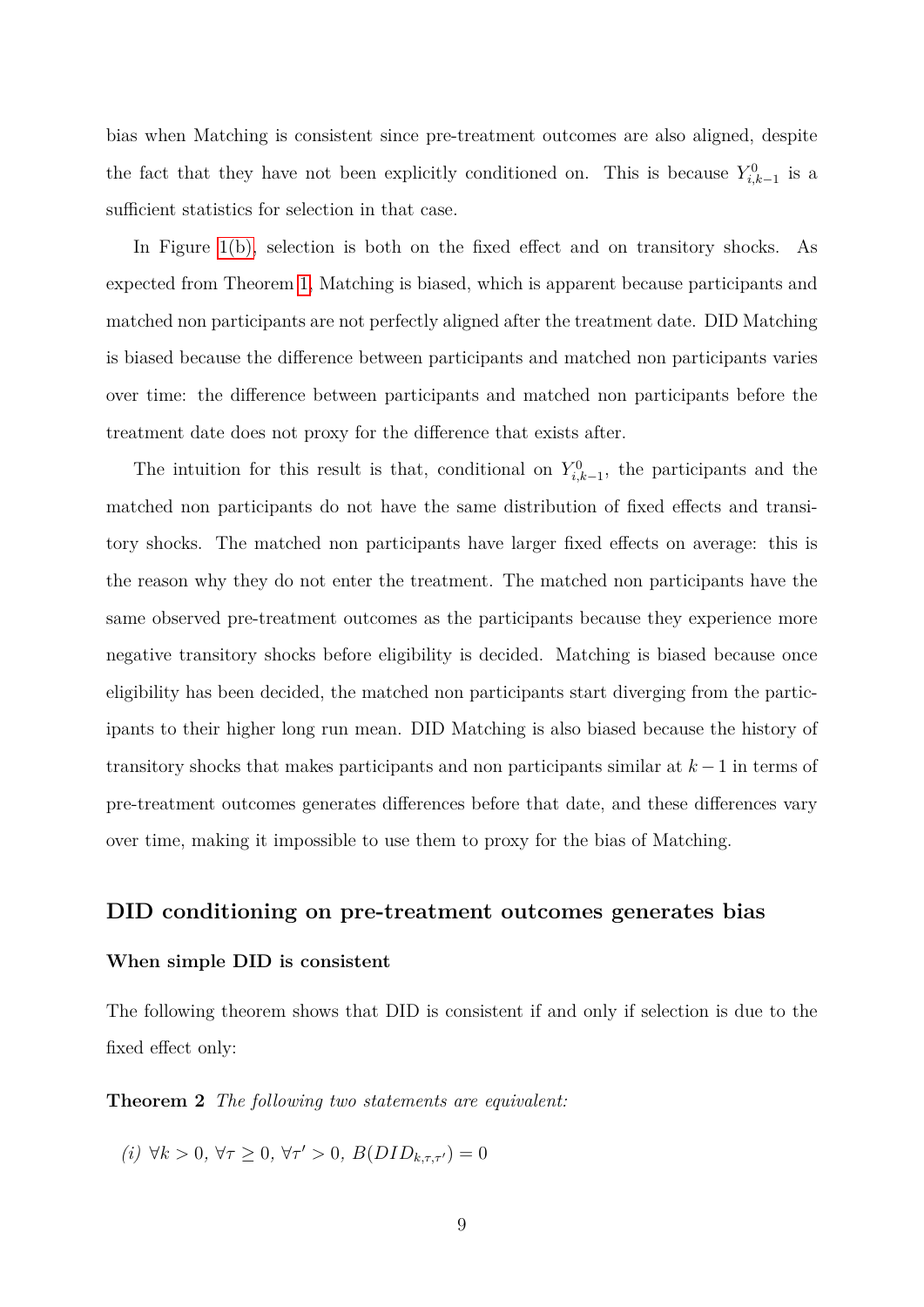$(iii)$   $\gamma = 0$ *.* 

Theorem [2](#page-9-0) shows that DID is consistent if and only if  $\gamma = 0$ . Theorem [1](#page-7-1) shows that Matching and DID Matching are consistent if and only if  $\rho_{\theta,\mu} = 0$ . DID, Matching and DID Matching are all consistent if and only if  $\gamma = \rho_{\theta,\mu} = 0$ , *i.e.* in the trivial case when there is no selection bias. When there is selection bias, both Matching and DID Matching are inconsistent when DID is consistent (*i.e.* when  $\gamma = 0$  and  $\rho_{\theta,\mu} \neq 0$ ). Conditioning on pre-treatment outcomes generates bias when simple DID is consistent.[2](#page-10-0)

Figure [2](#page-11-0) illustrates this result. Figure [2\(a\)](#page-11-1) shows that DID is consistent when selection is on the fixed effect only  $(\gamma = 0)$ . Indeed, selection bias is constant over time in that case and the difference between participants and non participants at any pre-treatment date is a consistent proxy for post-treatment selection bias. Figure [2\(a\)](#page-11-1) also shows that Matching is biased because conditioning on  $Y_{i,k-1}^0$  fails to account for selection on the fixed effect. Indeed,  $Y_{i,k-1}^0$  suffers from measurement error due to the transitory shocks. Since these shocks are persistent, the bias of Matching varies over time, before and after treatment, which makes it impossible for DID Matching to capture it.

#### **When Symmetric DID is consistent**

In the model described by equation [\(1\)](#page-4-4), DID applied symmetrically around  $k-1$  is con-sistent when the outcome process is stationary (see e.g. on Figure [1\(b\)\)](#page-8-2). This is because the dip due the transitory shock forms and dissipates at the same pace around  $k - 1$ (see Chabé-Ferret (2014)). Because the same property holds conditional on  $Y_{i,k-1}^0$ , DID Matching is consistent, but irrelevant, in that case.

In the the self-selection model under full information studied by Chabé-Ferret (2014), DID applied symmetrically around the treatment date is consistent while Symmetric DID

<span id="page-10-0"></span><sup>&</sup>lt;sup>2</sup>When  $\rho = 0$ , measurement error is not autocorrelated, the bias remaining after Matching is constant over time and DID Matching is consistent. But DID is also consistent making DID Matching irrelevant. Matching is biased when  $\rho = 0$  since pre-treatment outcomes are an imperfect proxy for the unobserved fixed effect.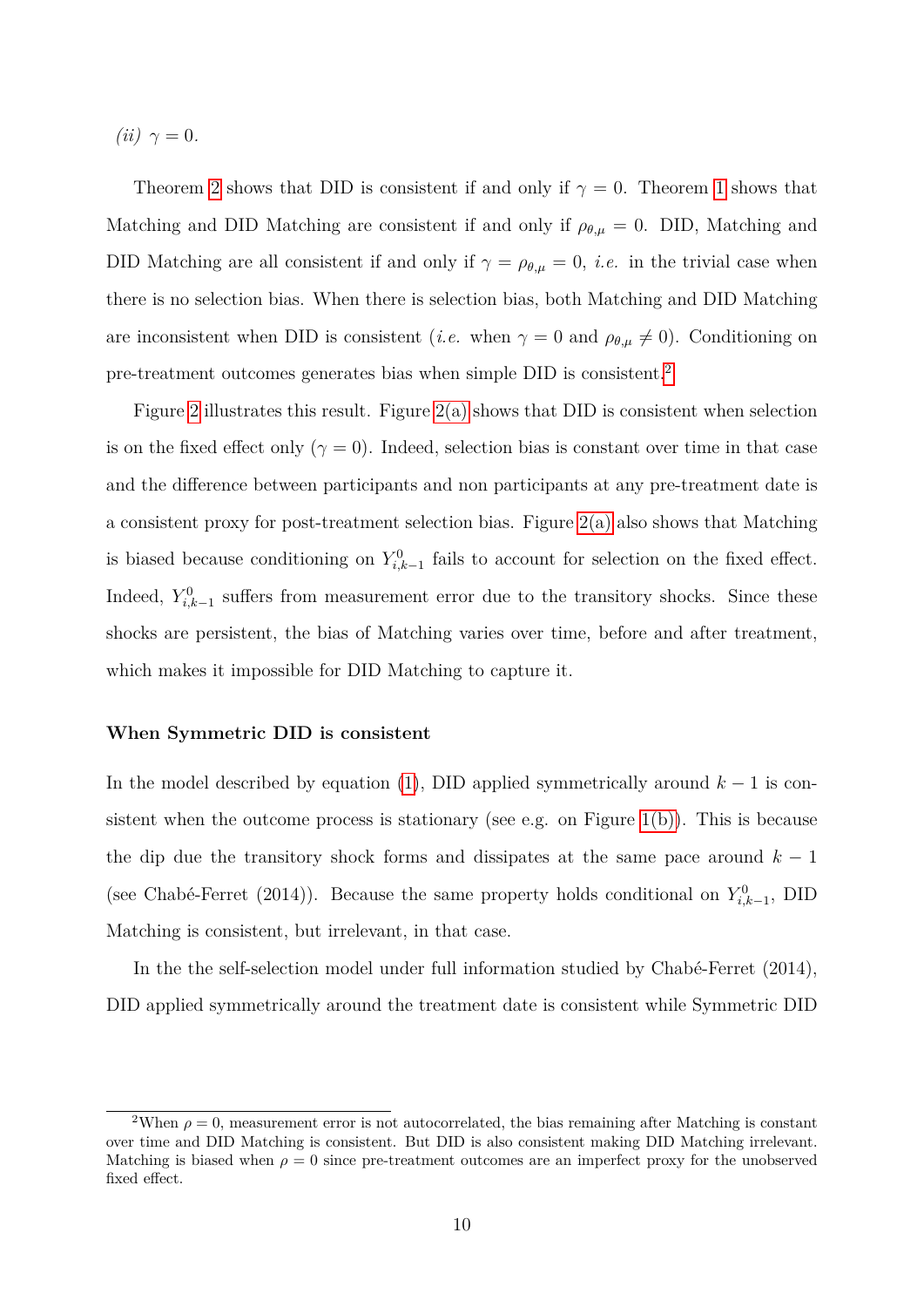<span id="page-11-1"></span>Figure 2 – DID Matching generates bias when DID and Symmetric DID are consistent Figure 2 – DID Matching generates bias when DID and Symmetric DID are consistent

<span id="page-11-0"></span>

<span id="page-11-2"></span>Note: this figure plots the average potential outcomes in the absence of the treatment for three groups: participants (◦) (I  $\mathbb{E}[Y_{i,k}^0$ +*τ*  $|D_{i,k}^{\iota}=1]$ ), non participants  $\frac{1}{x}$  $\mathbb{E}[Y_{i,k}^0$ +*τ*  $|D^i_{i,k} = 0|$ ) and matched non participants (2) 4), *i.e.* non participants that have the same potential outcomes at period *k* − 1 as the participants  $(\mathbb{E}[\mathbb{E}[Y]^0_{i,k})$ +*τ*  $D_{i,k}^{\ell} = 0, X_i, Y_{i,k-1} | D_{i,k}^{\ell} = 1]$ . In panel [\(a\),](#page-11-1) selection is due to the fixed effect only. In panel [\(b\),](#page-11-2) selection is due to the fixed effect and transitory shock with full information.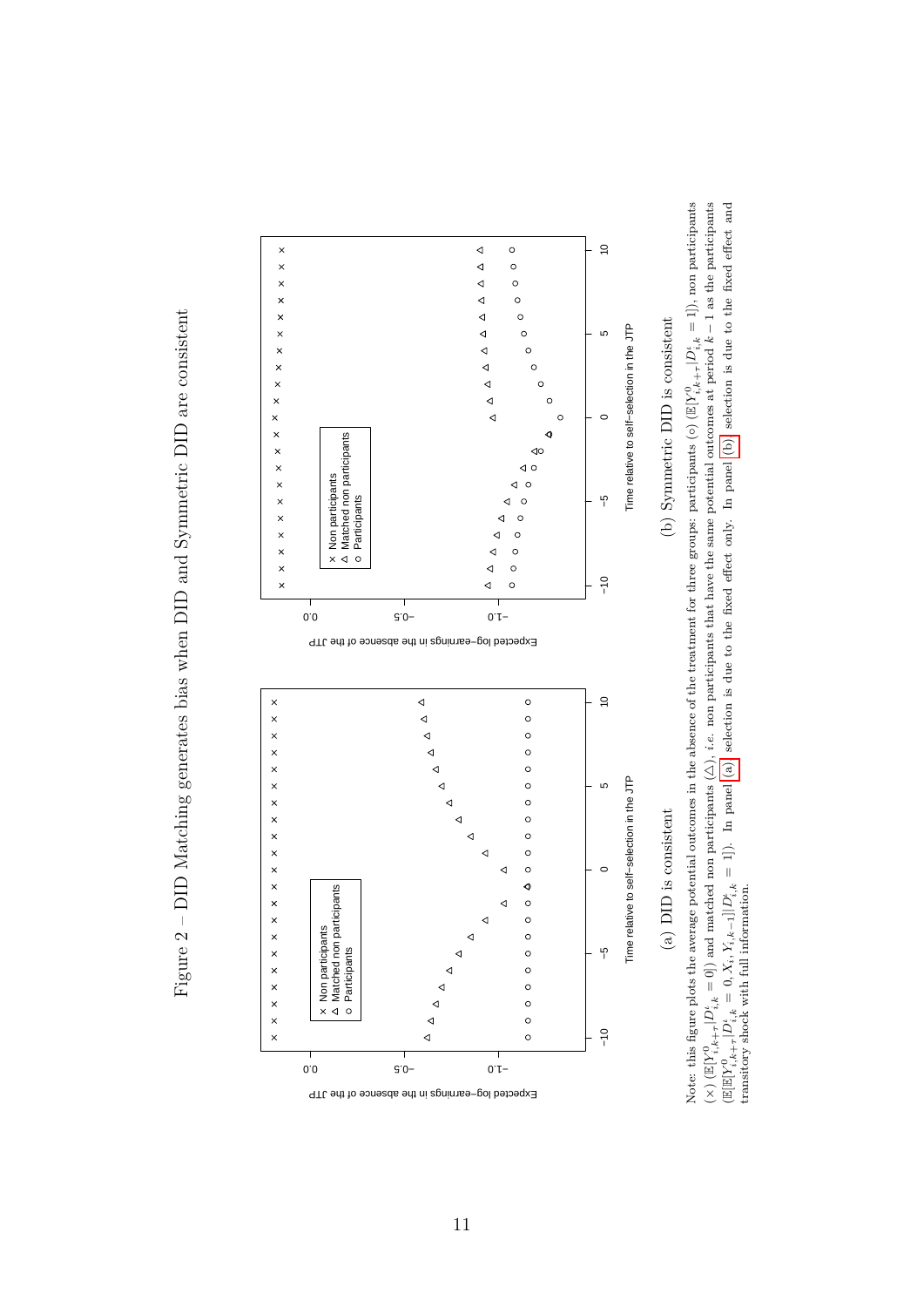Matching is not. In this model, the selection equation becomes:

<span id="page-12-1"></span>
$$
D_{i,k}^f = \mathbb{1}[t \ge k] \mathbb{1}[\underbrace{\theta_i^f + \gamma^f Y_{i,k}^0}_{D_{i,k}^{*f}} \ge 0]
$$

Theorem [3](#page-12-1) states the result:

**Theorem 3** *In the self-selection model under full information, the following two statements hold when*  $\sigma_{U_0}^2 = \frac{\sigma^2}{1-\rho^2}$  $\frac{\sigma^2}{1-\rho^2}$ :

- *(i)* ∀*k >* 0*,* ∀*τ >* 0*, B*(*DIDk,τ,τ* ) = 0*,*
- $(iii) \forall k > 0, \forall \tau > 0, B(DIDM_{k,\tau,1,\tau}) \neq 0 \text{ except if } a\sigma_{\mu} = -\gamma^f \rho(\sigma_{\mu}^2 + \frac{\sigma^2}{1-\mu})$  $\frac{\sigma^2}{1-\rho^2}$ ).

Theorem [3](#page-12-1) shows that when the outcome process is stationary, Symmetric DID is consistent. Figure [2\(b\)](#page-11-2) illustrates this case: selection bias forms and dissipates at the same pace, it is symmetric around the treatment date *k*. Conditioning on  $Y_{i,k-1}^0$  breaks the symmetry of the dip, and renders Symmetric DID Matching inconsistent. On Figure [2\(b\),](#page-11-2) the bias of Matching decreases as it gets closer to *k*−1, increases sharply at date *k* because the last shock before selection, and decreases thereafter. Only when the asymmetry of the dip perfectly compensates the bias due to the last shock, the bias of Symmetric DID Matching is zero, but this is not very attractive condition. Symmetric DID Matching would be consistent when conditioning on  $Y_{i,k}^0$ , but it is infeasible since the potential outcomes of the participants are unobserved.

## <span id="page-12-0"></span>**4 Simulation results**

In this section, I use simulations in order to gauge the size of the bias of DID conditioning on pre-treatment outcomes and how it compares with DID, especially when applied symmetrically around the treatment date and with simple Matching. I use a model of earnings dynamics and selection into a JTP calibrated with realistic parameter values (see Chabé-Ferret (2014) for details on the parameterizations and simulations).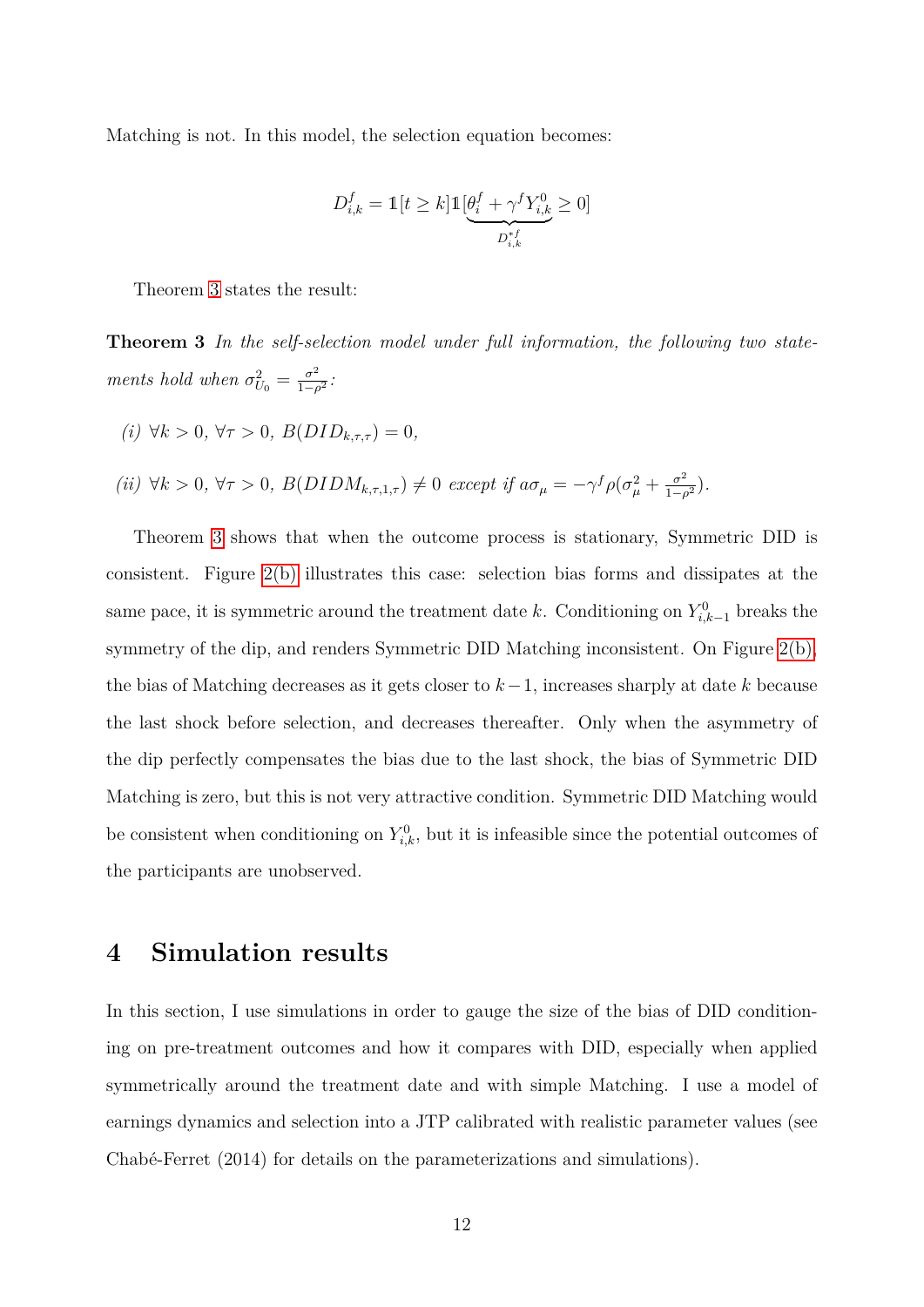Figure [3](#page-14-0) presents the results of simulations of a model with no fixed effect in the outcome process. Matching does not perform well in this model because the outcome process combines an AR(1) with MA terms (see Chabé-Ferret  $(2014)$ ). Figure [3\(a\)](#page-14-1) shows that Symmetric DID is consistent when agents have full information, as expected from Theorem [3.](#page-12-1) Figure  $3(a)$  also shows that conditioning on pre-treatment outcomes generates severe bias (of the order of 100% of the treatment effect). This is because conditioning breaks the symmetry of the dip, as illustrated in Figure [2\(b\).](#page-11-2) Figure [3\(a\)](#page-14-1) also shows that combining DID with Matching is less bias than simple Matching. Figure [2\(b\)](#page-11-2) helps to understand why: the pre-treatment difference in outcomes is of the same sign as the posttreatment difference and is smaller in absolute value. Differencing after Matching goes some way in reducing selection bias.

When the dip is no longer symmetric, Symmetric DID is inconsistent, whether conditioning on pre-treatment outcomes or not. This is the case for example when the outcome process is not stationary because the variance of the initial shock is smaller than the long run variance (Figure [3\(b\)\)](#page-14-2) or when the income process exhibits an idiosyncratic trend ((Figure [3\(c\)\)](#page-14-3). In the latter case, not conditioning fares better in the beginning and the middle of the life cycle, but performs less well when the trend dominates the bias term later in life. In the former case, not conditioning fares better in the middle and the end of the life cycle but performs less well at the beginning of the agents' career, when the dip is strongly asymmetric.

## <span id="page-13-0"></span>**5 Revisiting experimental estimates**

The results of studies comparing Symmetric DID with and without conditioning on pretreatment outcomes to an experimental benchmark confirm the theoretical predictions that conditioning on pre-treatment outcomes increases bias.

[Heckman, Ichimura, Smith, and Todd](#page-17-0) [\(1998\)](#page-17-0) compare nonexperimental estimates of the JTPA program obtained with Matching and DID Matching to the experimental benchmark, making use of the random allocation of the program. They implement DID symmetrically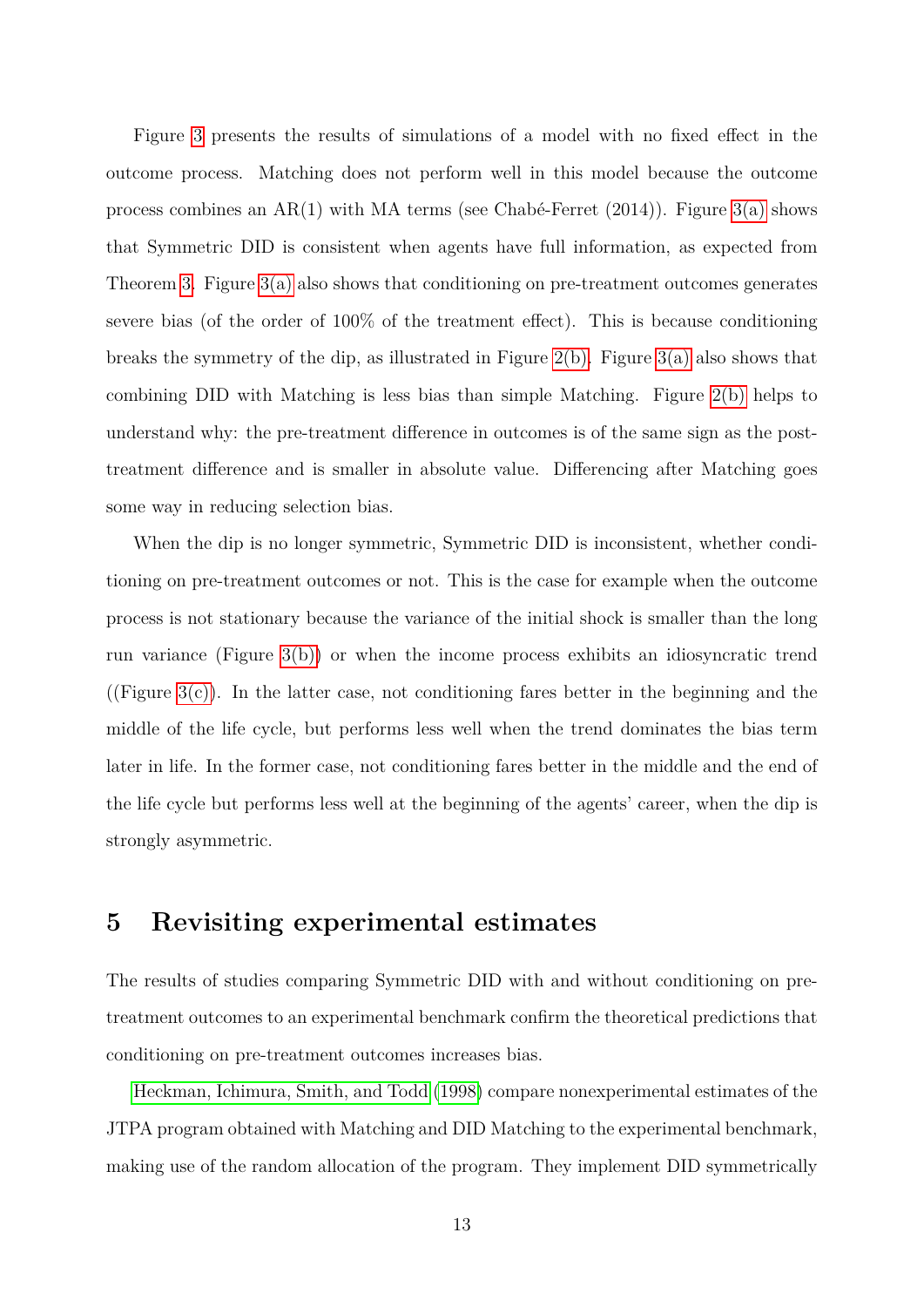<span id="page-14-3"></span><span id="page-14-2"></span><span id="page-14-1"></span><span id="page-14-0"></span>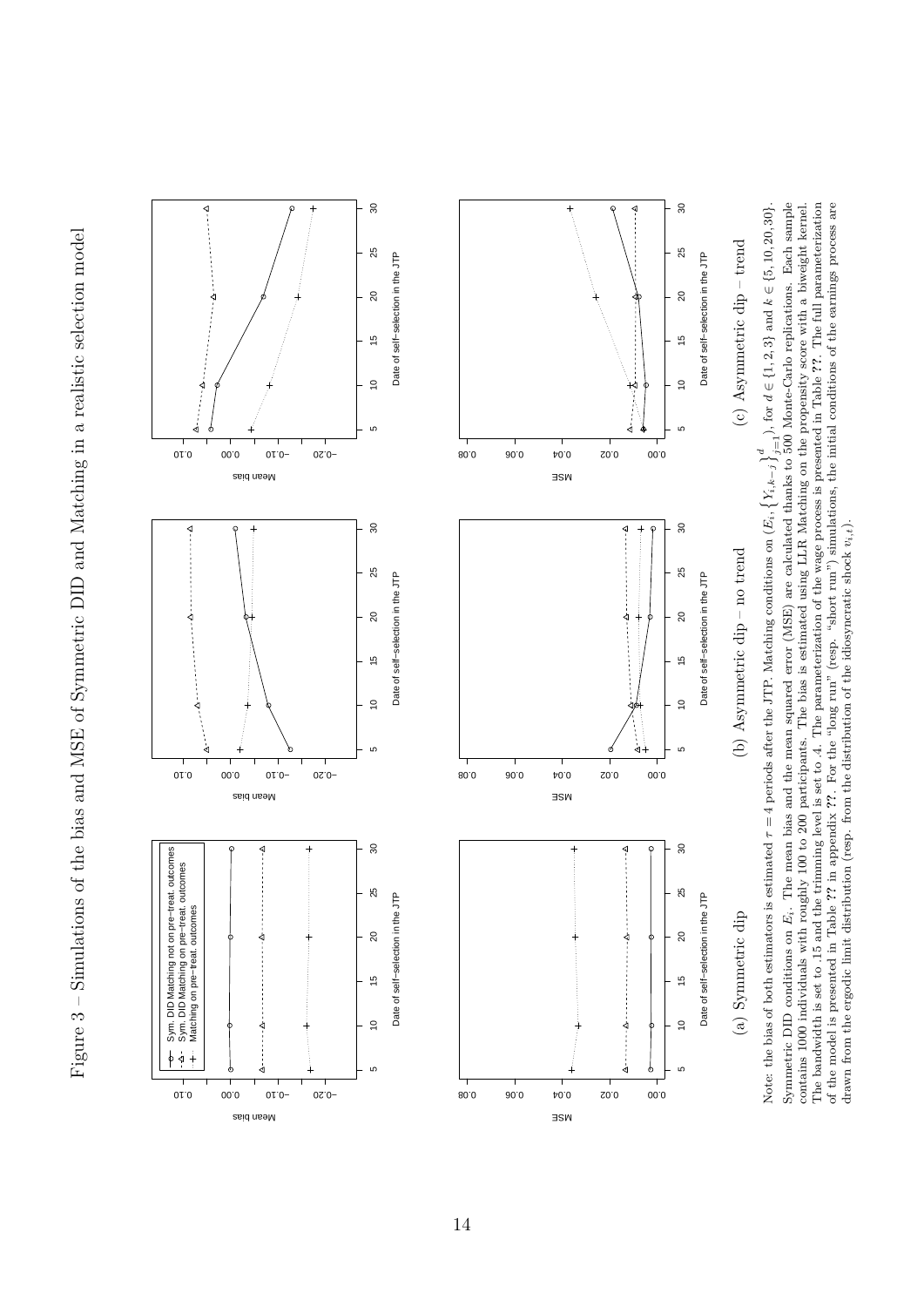around the treatment date. They vary the set of control variables when assessing the performances of DID Matching. With a coarse set of predictors (only variables that are constant over time like age schooling and marital status), the bias of Symmetric DID (resp. Matching) is equal to  $73\%$  (resp.  $670\%$ ) of the experimental treatment effect. When including pre-treatment earnings (model PII), the bias of Symmetric DID (resp. Matching) worsens (resp. improves) and equals 332% (resp. 382%) of the treatment effect. So, conditioning on pre-treatment earnings increases the bias of Symmetric DID Matching.

Figure 4 – Symmetric DID Matching not conditioning on pre-treatment outcomes reproduces the results of RCTs the best



Note: the figure presents the bias of various estimators estimated using randomly allocated JTPs. HIST stand for [Heckman, Ichimura, Smith, and Todd](#page-17-0) [\(1998\)](#page-17-0) and ST for [Smith and Todd](#page-18-2) [\(2005\)](#page-18-2). The results of the bias of Matching and DID Matching from HIST are from their Table XIII on p.1062. The coarse set of predictors does not condition on pre-treatment earnings while the set PII does. The results of the bias of Matching from ST are from their Table 5 p.336 and the bias of DID Matching is from their Table 6 p.340. The LaLonde set of predictors does not contain pre-treatment earnings while the DW set does. The sampe is the full LaLonde sample. The Matching estimator used for the comparisons is the local linear Matching with a small bandwidth  $(1.0).$ 

[Smith and Todd](#page-18-2) [\(2005\)](#page-18-2) compare the ability of Matching and DID Matching to reproduce the results of the famous NSW experiment already analyzed by [LaLonde](#page-18-1) [\(1986\)](#page-18-1). They apply DID roughly symmetrically around the treatment date, since outcomes are measured in 1975 and 1978, and treatment allocated between 1976 and 1977. They vary the set of control variables when assessing the performances of Matching and DID Matching. With a coarse set of controls, the bias of DID Matching (resp. Matching) is of  $-2\%$ ,  $22\%$  and  $-16\%$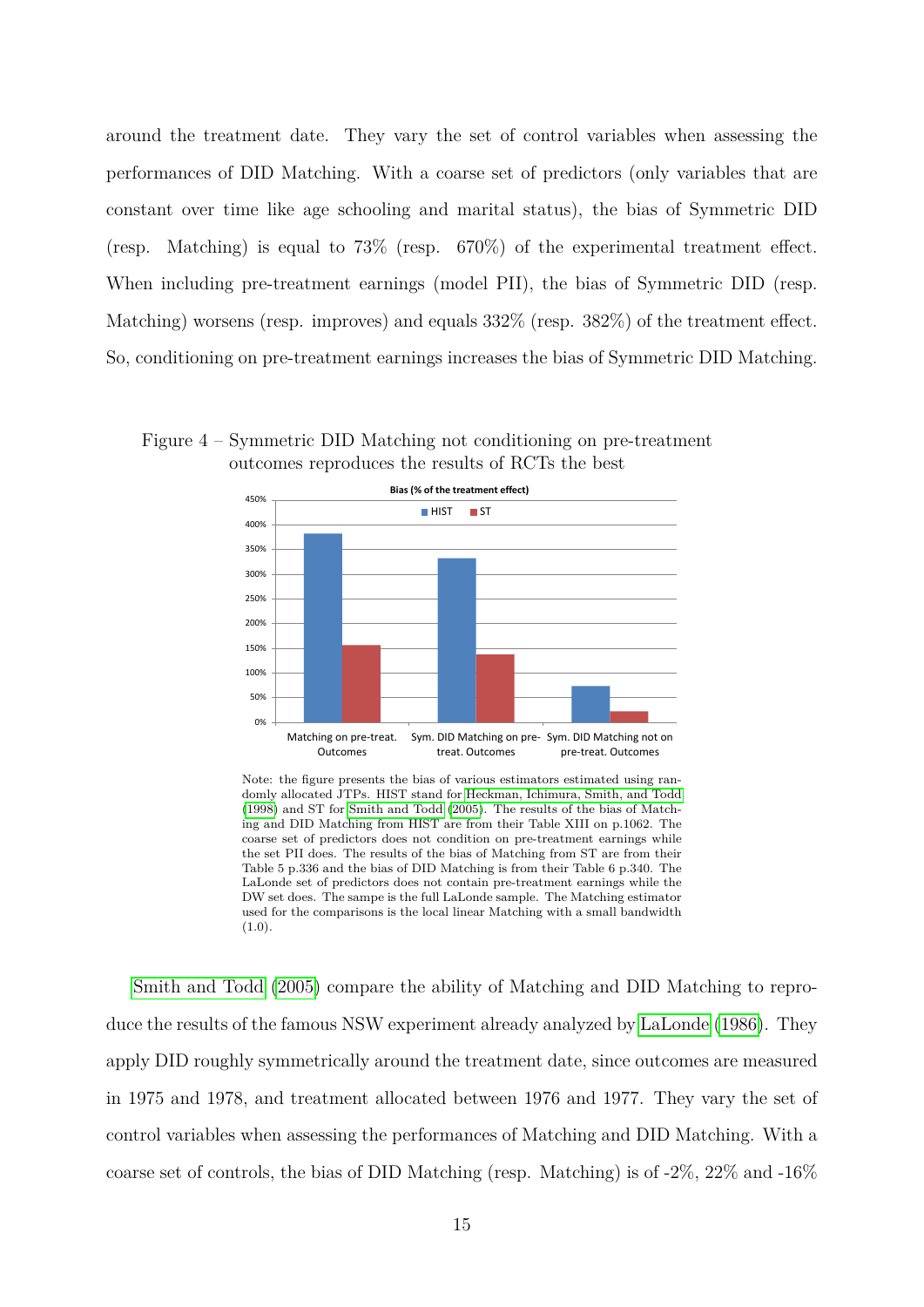(resp. -405%, -402%, -388%) of the experimental treatment effect, with the smaller (and most efficient) bandwidth. On the same sample but with a larger set of controls, including pre-treatment outcomes, the bias of DID Matching (resp. Matching) is of -105%, -137% and -137% (resp. -95%, -156%, -159%). Again, conditioning on pre-treatment earnings improves the Matching estimates but increases the bias of DID Matching.

## **6 Conclusion**

This paper shows that the hope of correcting for selection bias due to a combination of a fixed effect and transitory shocks by combining DID with conditioning on pre-treatment outcomes is unfulfilled. Theoretically, combining DID with conditioning on pre-treatment outcomes is consistent only when differencing is irrelevant. Worse, it generates bias when DID is consistent. Performing DID symmetrically around the treatment date allows to solve for selection bias combining a fixed effect with transitory shocks when the outcome process is stationary. Simulations using earnings dynamics and selection into a JTP as an example show that Symmetric DID outperforms DID conditioning on pre-treatment outcomes even when the outcome process is not stationary and both estimators are inconsistent. Empirically, Symmetric DID performs better at reproducing experimental results when not conditioning on pre-treatment outcomes.

Combined with those of Chabé-Ferret (2014), that shows that Symmetric DID dominates Matching on pre-treatment outcomes in a similar setting, these results push for the use of Symmetric DID for solving selection bias that is a combination of a fixed effect and transitory shocks. This estimator performs well both theoretically, in simulations and experimentally in situations in which a dips forms and dissipates around the treatment date.

Directions for further research include a more general investigation of the dgps under which Symmetric DID is consistent (or works well) and the identification of estimation procedures valid when the outcome process is non stationary.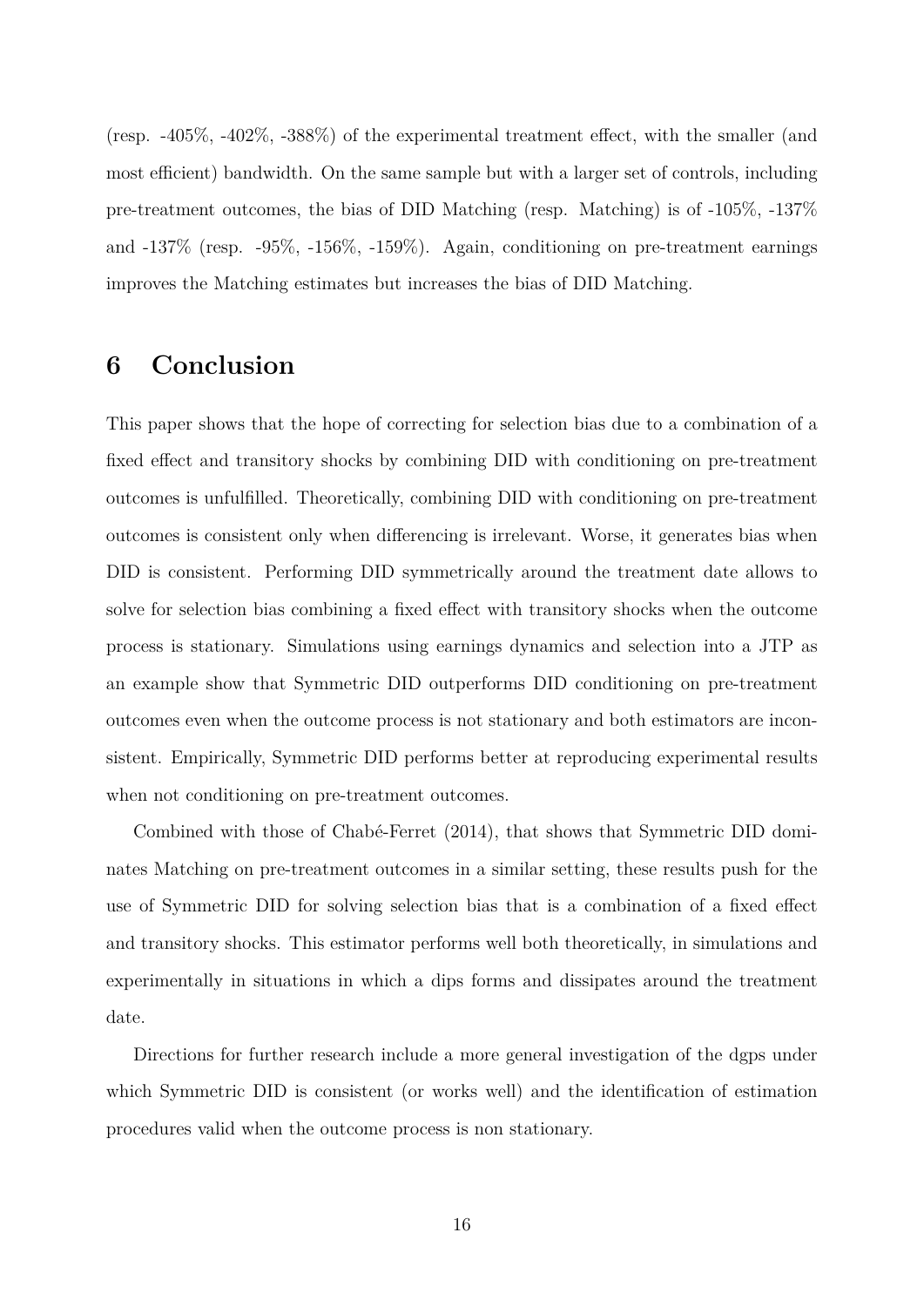## **References**

- <span id="page-17-3"></span>Abadie, A. (2005): "Semiparametric Difference-in-Differences Estimators," *Review of Economic Studies*, 72(1), 1–19.
- <span id="page-17-5"></span>ASHENFELTER, O. (1978): "Estimating the Effect of Training Programs on Earnings," *The Review of Economics and Statistics*, 60(1), 47–57.
- <span id="page-17-7"></span>ASHENFELTER, O., AND D. CARD (1985): "Using the Longitudinal Structure of Earnings to Estimate the Effect of Training Programs," *The Review of Economic Statistics*, 67(4), 648–660.
- <span id="page-17-8"></span>Bassi, L. J. (1984): "Estimating the Effect of Training Programs with Non-Random Selection," *The Review of Economics and Statistics*, 66(1), 36–43.
- <span id="page-17-2"></span>BLUNDELL, R., AND M. COSTA DIAS (2000): "Evaluation Methods for Non-Experimental Data," *Fiscal Studies*, 21(4), 427–468.
- <span id="page-17-4"></span>CHABÉ-FERRET, S. (2014): "Analysis of the Bias of Matching and Difference-In-Difference under Alternative Earnings and Selection Processes," Mimeo.
- <span id="page-17-6"></span>Heckman, J. J. (1978): "Longitudinal Studies in Labor Economics: A Methodological Review," University of Chicago.
- <span id="page-17-0"></span>HECKMAN, J. J., H. ICHIMURA, J. A. SMITH, AND P. E. TODD (1998): "Characterizing Selection Bias Using Experimental Data," *Econometrica*, 66, 1017–1099.
- <span id="page-17-9"></span>HECKMAN, J. J., H. ICHIMURA, AND P. E. TODD (1997): "Matching as an Econometric Evaluation Estimator: Evidence from Evaluating a Job Training Programme," *The Review of Economic Studies*, 64(4, Special Issue: Evaluation of Training and Other Social Programmes), 605–654.
- <span id="page-17-1"></span>HECKMAN, J. J., R. J. LALONDE, AND J. A. SMITH (1999): "The Economics and Econometrics of Active Labor Market Programs," in *Handbook of Labor Economics*, ed.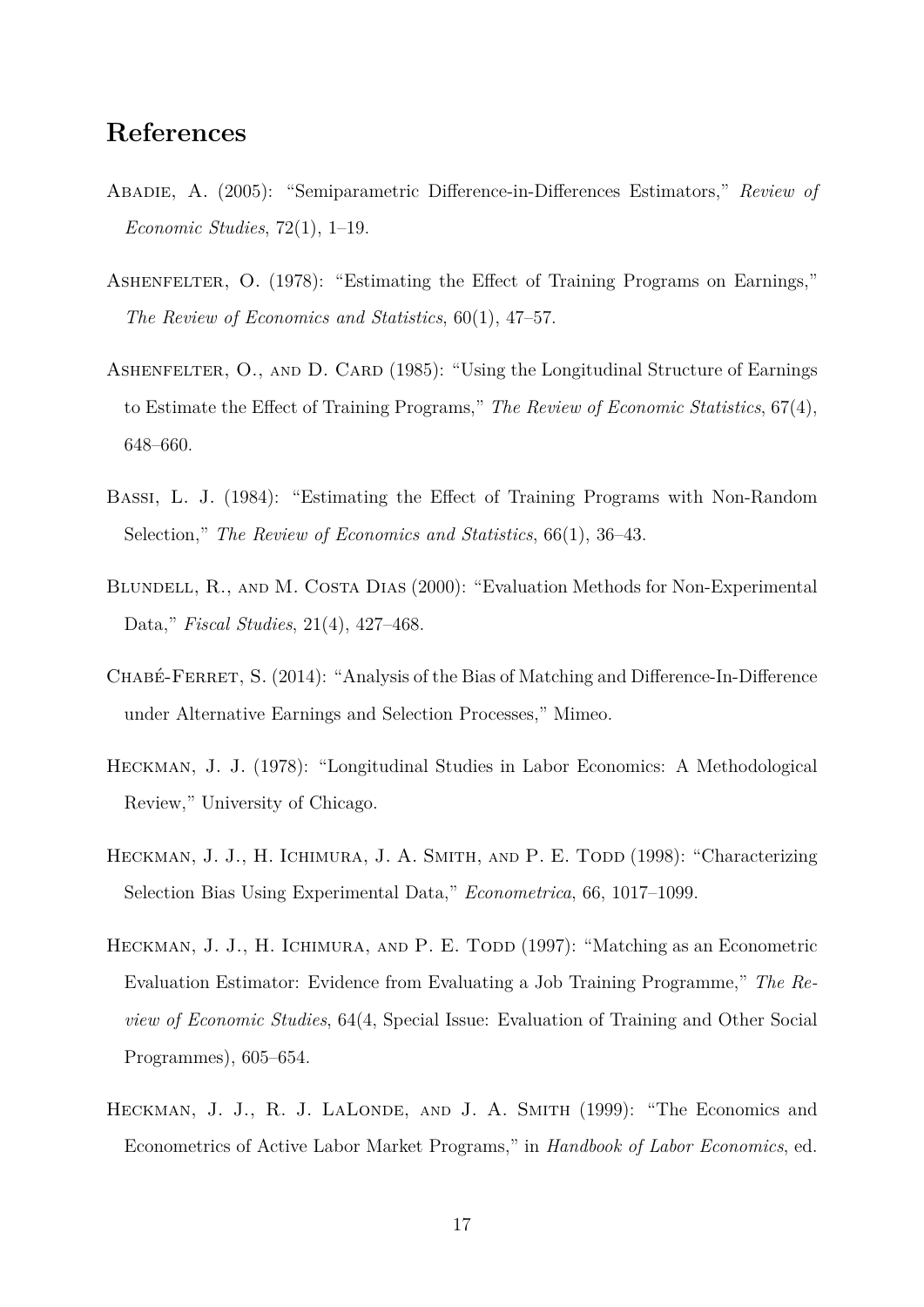by O. C. Ashenfelter, and D. Card, vol. 3, chap. 31, pp. 1865–2097. Elsevier, North Holland.

- <span id="page-18-3"></span>HECKMAN, J. J., AND R. ROBB (1985): "Alternative Methods for Evaluating the Impact of Interventions," in *Longitudinal Analysis of Labor Market Data*, ed. by J. J. Heckman, and B. Singer, pp. 156–245. Cambridge University Press, New-York.
- <span id="page-18-1"></span>LALONDE, R. J. (1986): "Evaluating the Econometric Evaluation of Training Programs with Experimental Data," *American Economic Review*, 76, 604–620.
- <span id="page-18-4"></span>Nickell, S. (1981): "Biases in Dynamic Models with Fixed Effects," *Econometrica*, 49(6), 1417–1426.
- <span id="page-18-2"></span>SMITH, J. A., AND P. E. TODD (2005): "Does Matching Overcome LaLonde's Critique of Nonexperimental Estimators?," *Journal of Econometrics*, 125(1-2), 305–353.
- <span id="page-18-0"></span>YULE, G. U. (1899): "An Investigation into the Causes of Changes in Pauperism in England, Chiefly During the Last Two Intercensal Decades (Part I.)," *Journal of the Royal Statistical Society*, 62(2), 249–295.

# **A Proofs**

### **Proof of Theorem [1](#page-7-1)**

<span id="page-18-5"></span>The following lemma proves that Matching is consistent if and only if selection is due to the transitory shock only.

**Lemma 1**  $\forall k > 0, \forall \tau \geq 0, B(M_{k,\tau,1}) = 0 \Leftrightarrow \rho_{\theta,\mu} = 0.$ 

PROOF: First preliminary result:  $\forall k > 0, \forall \tau \geq 0, B(M_{k,\tau,1}) = 0 \Leftrightarrow \sigma_{Y_{k+\tau},D_k^*} \sigma_{Y_{k-1}}^2$  $\sigma_{Y_{k-1},D_k^*} \sigma_{Y_{k-1},Y_{k+\tau}}$ . By linearity of conditional expectations:

$$
\mathbb{E}[Y_{i,t}^{0}|D_{i,k}^{*},Y_{k-1}^{0}] = \mathbb{E}[Y_{i,t}^{0}] + \theta_{Y_{k+\tau}^{0},D_{k}^{*}}\left(D_{i,k}^{*} - \mathbb{E}[D_{i,k}^{*}]\right) + \theta_{Y_{k+\tau}^{0},Y_{k-1}^{0}}\left(Y_{i,k-1}^{0} - \mathbb{E}[Y_{i,k-1}^{0}]\right),
$$
  
\nwith 
$$
\theta_{Y_{k+\tau}^{0},D_{k}^{*}} = \underbrace{\overbrace{\sigma_{Y_{k+\tau},D_{k}^{*}}\sigma_{Y_{k-1}}^{2} - \sigma_{Y_{k-1},D_{k}^{*}}^{2}\sigma_{Y_{k-1},Y_{k+\tau}}^{2}}.
$$
 As a consequence,  
\n
$$
B(M_{k,\tau,1}) = \theta_{Y_{k+\tau}^{0},D_{k}^{*}}\mathbb{E}[\mathbb{E}[D_{i,k}^{*}|D_{i,k} = 1, Y_{k-1}^{0}] - \mathbb{E}[D_{i,k}^{*}|D_{i,k} = 0, Y_{k-1}^{0}]|D_{i,k} = 1].
$$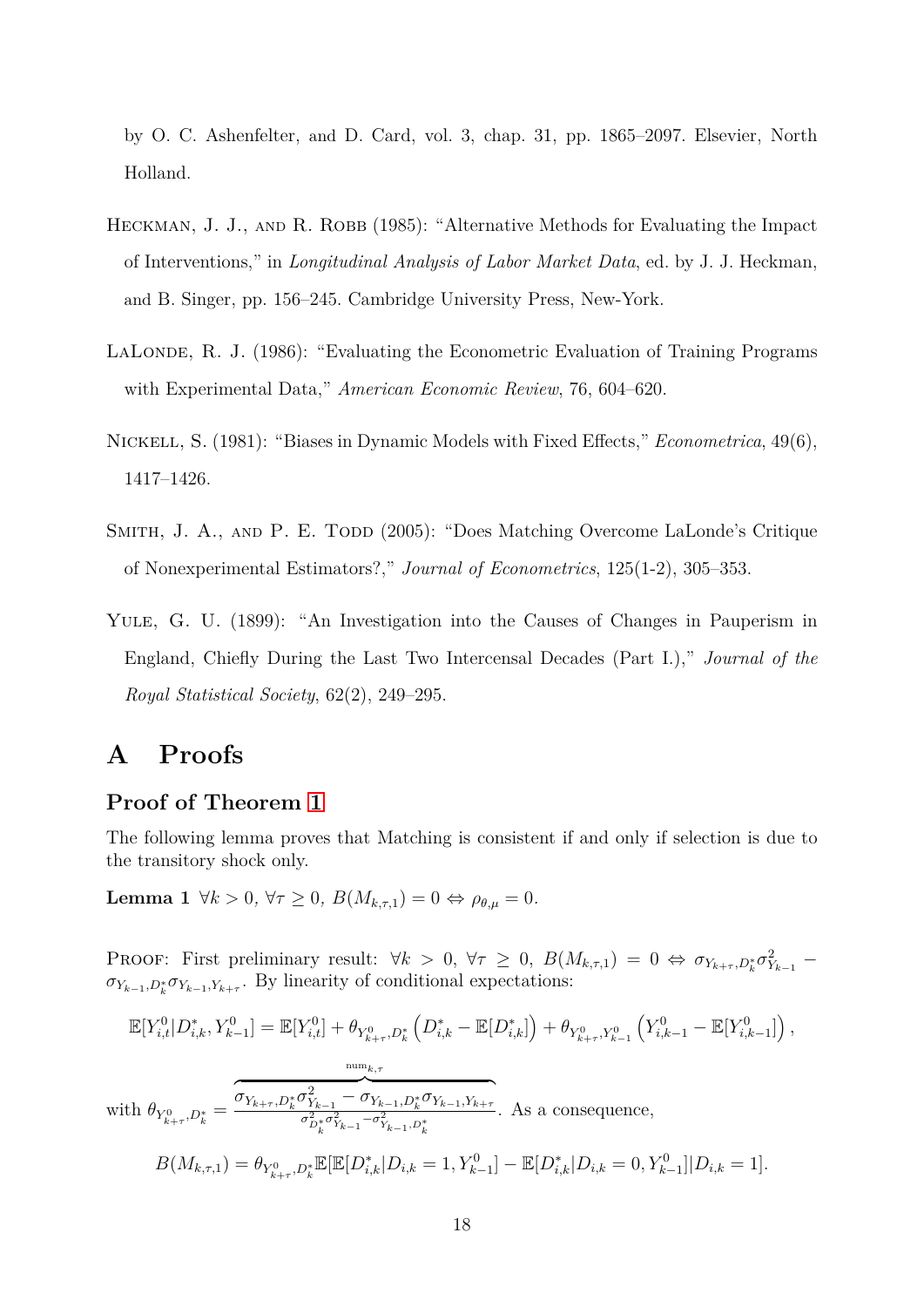The result follows because  $\mathbb{E}[D_{i,k}^* | D_{i,k} = 1, Y_{k-1}^0] - \mathbb{E}[D_{i,k}^* | D_{i,k} = 0, Y_{k-1}^0] > 0$  and  $\sigma_{D_k^*}^2 \sigma_{Y_{k-1}}^2$  $\sigma_{Y_{k-1},D_k^*}^2 > 0.$ 

Second preliminary result:  $\forall k > 0, \forall \tau \geq 0, \text{ num}_{k,\tau} = \sigma_{U_{k-1}}^2 \sigma_\mu a (1 - \rho^{\tau+1}), \text{ with } a =$  $\rho_{\theta,\mu}\sigma_{\theta}$  and  $b=a+\gamma\sigma_{\mu}$ .

$$
\begin{split} \text{num}_{k,\tau} &= \left[ b\sigma_{\mu} + \gamma \rho^{\tau+1} \sigma_{U_{k-1}}^{2} \right] \left[ \sigma_{\mu}^{2} + \sigma_{U_{k-1}}^{2} \right] - \left[ b\sigma_{\mu} + \gamma \sigma_{U_{k-1}}^{2} \right] \left[ \sigma_{\mu}^{2} + \rho^{\tau+1} \sigma_{U_{k-1}}^{2} \right] \\ &= \gamma \rho^{\tau+1} \sigma_{U_{k-1}}^{4} - \gamma \rho^{\tau+1} \sigma_{U_{k-1}}^{4} \\ &+ \sigma_{U_{k-1}}^{2} \left[ \gamma \rho^{\tau+1} \sigma_{\mu}^{2} + b\sigma_{\mu} - b\sigma_{\mu} \rho^{\tau+1} - \gamma \sigma_{\mu}^{2} \right] \\ &+ \sigma_{\mu}^{2} \left[ b\sigma_{\mu} - b\sigma_{\mu} \right] \\ &= \sigma_{U_{k-1}}^{2} \sigma_{\mu} (b - \gamma \sigma_{\mu}) (1 - \rho^{\tau+1}) \end{split}
$$

From this, we have  $\rho_{\theta,\mu} = 0 \Rightarrow \text{num}_{k,\tau} = 0$ . The reciprocal follows from the fact that  $\sigma_{\mu} > 0$ ,  $\sigma_{\theta} > 0$ ,  $\sigma_{U_{k-1}}^2 > 0$ ,  $\forall k > 0$  and  $(1 - \rho^{\tau+1}) > 0$ ,  $\forall \tau \ge 0$ . Thus  $\min_{k,\tau} = 0 \Rightarrow$  $\rho_{\theta,\mu}=0$ .

The following lemma proves the main result: DIDM is consistent if and only if selection is only on past outcomes.

<span id="page-19-0"></span>**Lemma 2**  $\forall k > 0, \forall \tau \geq 0, \forall \tau' > 0, B(DIDM_{k,\tau,1,\tau'}) = 0 \Leftrightarrow \rho_{\theta,\mu} = 0.$ 

PROOF: First preliminary result:  $\forall k > 0, \forall \tau \geq 0, \forall \tau' > 0, B(DIDM_{k,\tau,1,\tau'}) = 0 \Leftrightarrow$  $\text{num}_{k,\tau} - \text{num}_{k,-\tau'} = 0$ . This stems from the proof of Lemma [1.](#page-18-5)

Second preliminary result:  $\lim_{k, -\tau'} = \sigma_{\mu} a(\sigma_{U_{k-1}}^2 - \rho^{\tau'-1} \sigma_{U_{k-\tau'}}^2)$ .

$$
\begin{split} \text{num}_{k,-\tau'} &= \left[ b\sigma_{\mu} + \gamma \rho^{\tau'-1} \sigma_{U_{k-\tau'}}^2 \right] \left[ \sigma_{\mu}^2 + \sigma_{U_{k-1}}^2 \right] - \left[ b\sigma_{\mu} + \gamma \sigma_{U_{k-1}}^2 \right] \left[ \sigma_{\mu}^2 + \rho^{\tau'-1} \sigma_{U_{k-\tau'}}^2 \right] \\ &= \gamma \rho^{\tau'-1} \sigma_{U_{k-\tau'}}^4 - \gamma \rho^{\tau'-1} \sigma_{U_{k-\tau'}}^4 \\ &+ \sigma_{U_{k-1}}^2 \sigma_{\mu} \left[ b - \gamma \sigma_{\mu} \right] - \rho^{\tau'-1} \sigma_{U_{k-\tau'}}^2 \sigma_{\mu} \left[ b - \gamma \sigma_{\mu} \right] \\ &+ \sigma_{\mu}^2 \left[ b\sigma_{\mu} - b\sigma_{\mu} \right] \\ &= \sigma_{\mu} (b - \gamma \sigma_{\mu}) (\sigma_{U_{k-1}}^2 - \rho^{\tau'-1} \sigma_{U_{k-\tau'}}^2) \end{split}
$$

Third preliminary result:  $\sigma_{U_t}^2 = \frac{1-\rho^{2t}}{1-\rho^2}$  $\frac{1-\rho^{2t}}{1-\rho^{2}}\sigma^{2} + \rho^{2t}\sigma_{U_{0}}^{2}.$ We now have that:

num<sub>k,τ</sub> - num<sub>k,τ'</sub> = 
$$
\sigma_{\mu} a (\rho^{\tau'-1} \sigma_{U_{k-\tau'}}^2 - \rho^{\tau+1} \sigma_{U_{k-1}}^2)
$$
  
=  $\sigma_{\mu} a \left( \frac{(\rho^{\tau'-1} - \rho^{\tau+1}) \frac{\sigma^2}{1-\rho^2}}{\frac{\sigma^2}{1-\rho^2}} + \rho^{2(k-\tau')} \underbrace{\left(\sigma_{U_0}^2 - \frac{\sigma^2}{1-\rho^2}\right) (\rho^{\tau'-1} - \rho^{\tau+1} \rho^{2(\tau'-1)})}{C(\tau,\tau')}$ 

From this, we have that  $\rho_{\theta,\mu} = 0 \Rightarrow B(DIDM_{k,\tau,1,\tau'}) = 0.$ 

Since  $\sigma_{\mu}^2 > 0$  and  $\sigma_{\theta}^2 > 0$ ,  $\forall k > 0$ ,  $\forall \tau \geq 0$ ,  $\forall \tau' > 0$ ,  $B(DIDM_{k,\tau,1,\tau'}) = 0 \Rightarrow$  either  $\rho_{\theta,\mu} = 0$  or  $\forall k > 0$ ,  $\forall \tau \geq 0$ ,  $\forall \tau' > 0$ ,  $A(k, \tau, \tau') = B(\tau, \tau') + \rho^{2(k-\tau')} C(\tau, \tau') = 0$ . To prove the final result, it remains to be shown that the second condition on  $A(k, \tau, \tau')$  is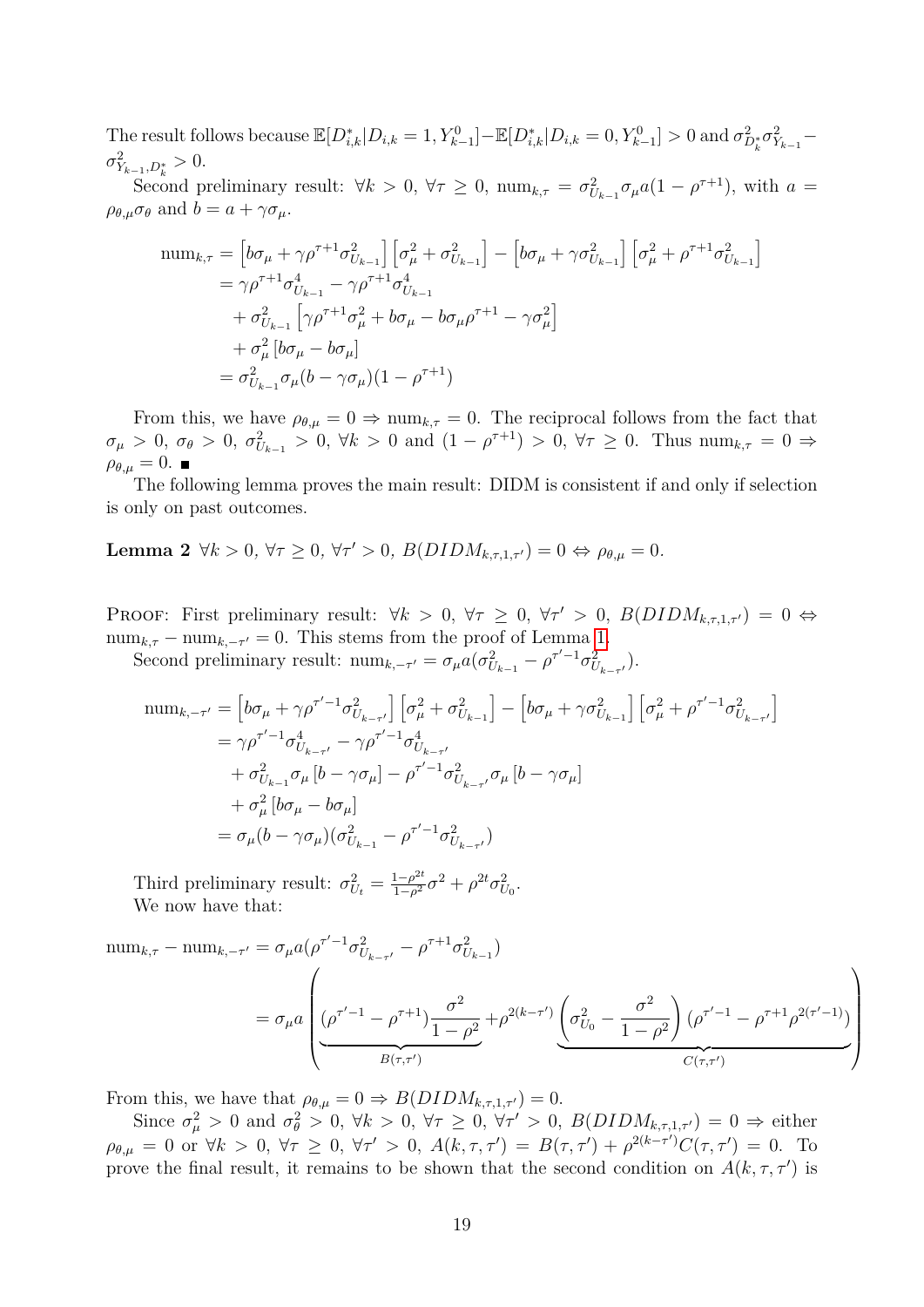not fulfilled in the model. Let's assume that the result holds and show that this yields to a contradiction. Fix  $\tau$  and  $\tau'$  such that  $\tau + 2 \neq \tau'$ .  $A(k, \tau, \tau')$  as a function of *k* has at most one real root as long as  $B(\tau, \tau') \neq 0$  or  $C(\tau, \tau') \neq 0$ . So  $A(k, \tau, \tau') = 0$ ,  $\forall k > 0$  $\Rightarrow B(\tau, \tau') = 0$  and  $C(\tau, \tau') = 0$ . But  $B(\tau, \tau') = 0 \Rightarrow \rho = 0$  or  $\tau + 2 = \tau'$  or  $\sigma^2 = 0$ , a contradiction. This proves the result.

### **Proof of Theorem [2](#page-9-0)**

PROOF: First preliminary result:  $\forall k > 0, \forall \tau \geq 0, \forall \tau' > 0, B(DID_{k,\tau,\tau'}) = 0 \Leftrightarrow$  $Cov(Y_{i,k+\tau}^0, D_{i,k}^*) - Cov(Y_{i,k-\tau'}^0, D_{i,k}^*) = 0.$ 

$$
\mathbb{E}[Y_{i,t}^{0}|D_{i,k}^{*}] = \mathbb{E}[Y_{i,t}^{0}] + \frac{\text{Cov}(Y_{i,k+\tau}^{0}, D_{i,k}^{*})}{\text{Var}(D_{i,k}^{*})} \left(D_{i,k}^{*} - \mathbb{E}[D_{i,k}^{*}]\right)
$$

$$
\mathbb{E}[Y_{i,t}^{0}|D_{i,k} = 1] = \mathbb{E}[Y_{i,t}^{0}] + \frac{\text{Cov}(Y_{i,k+\tau}^{0}, D_{i,k}^{*})}{\text{Var}(D_{i,k}^{*})} \left(\mathbb{E}[D_{i,k}^{*}|D_{i,k}^{*} \geq 0] - \mathbb{E}[D_{i,k}^{*}]\right)
$$

$$
\text{CD}[Y_{i,t}^{0}] = \frac{\text{Cov}(Y_{i,k+\tau}^{0}, D_{i,k}^{*})}{\text{Var}(D_{i,k}^{*})} \left(\mathbb{E}[D_{i,k}^{*}|D_{i,k}^{*} \geq 0] - \mathbb{E}[D_{i,k}^{*}|D_{i,k}^{*} < 0]\right)
$$

The result follows because  $\mathbb{E}[D_{i,k}^* | D_{i,k}^* \ge 0] - \mathbb{E}[D_{i,k}^* | D_{i,k}^* < 0] > 0$ .

Second preliminary result:  $Cov(Y_{i,k+\tau}^0, D_{i,k}^*) - Cov(Y_{i,k-\tau'}^0, D_{i,k}^*) = \gamma(\rho^{\tau+1}\sigma_{U_{k-1}}^2 - \rho^{\tau'-1}\sigma_{U_{k-\tau'}}^2).$ 

$$
Cov(Y_{i,t}^0, D_{i,k}^*) = Cov(\mu_i + U_{i,t}, \theta_i + \gamma \mu_i + \gamma U_{i,k-1})
$$
  
=  $b\sigma_\mu + \gamma Cov(U_{i,t}, U_{i,k-1})$   
=  $b\sigma_\mu + \gamma \rho^{|t-k+1|} \sigma_{U_{\min\{t,k-1\}}}^2$ 

Third preliminary result:

$$
Cov(Y_{i,k+\tau}^{0}, D_{i,k}^{*}) - Cov(Y_{i,k-\tau'}^{0}, D_{i,k}^{*}) = -\gamma A(k, \tau, \tau')
$$

From this, we have  $\gamma = 0 \Rightarrow B(DID_{k,\tau,\tau'}) = 0$ . Moreover,  $\forall k > 0, \forall \tau \geq 0, \forall \tau' > 0$ ,  $B(DID_{k,\tau,\tau'}) = 0 \Rightarrow \gamma = 0$  or  $\forall k > 0, \forall \tau \geq 0, \forall \tau' > 0, A(k,\tau,\tau') = 0$ . The same reasoning as in the proof of Lemma [2](#page-19-0) shows that the second condition on  $A(k, \tau, \tau')$  is not fulfilled in the model. This proves the result.  $\blacksquare$ 

### **Proof of Theorem [3](#page-12-1)**

PROOF: Using the same line of reasoning as the proof of Theorem [2,](#page-9-0) but modifying it accordingly, yields the following result:  $\forall k > 0, \forall \tau \geq 0, \forall \tau' > 0, B(DID_{k,\tau,\tau'}) = 0 \Rightarrow$  $-\gamma^f A^f(k,\tau,\tau')$ , with:

$$
A^{f}(k, \tau, \tau') = \left( (\rho^{\tau'} - \rho^{\tau}) \frac{\sigma^2}{1 - \rho^2} + \rho^{2(k - \tau')} \left( \sigma_{U_0}^2 - \frac{\sigma^2}{1 - \rho^2} \right) (\rho^{\tau'} - \rho^{\tau} \rho^{2\tau'}) \right).
$$

This proves the consistency of Symmetric DID when  $\sigma_{U_0}^2 = \frac{\sigma^2}{1-\mu}$  $\frac{\sigma^2}{1-\rho^2}$ .